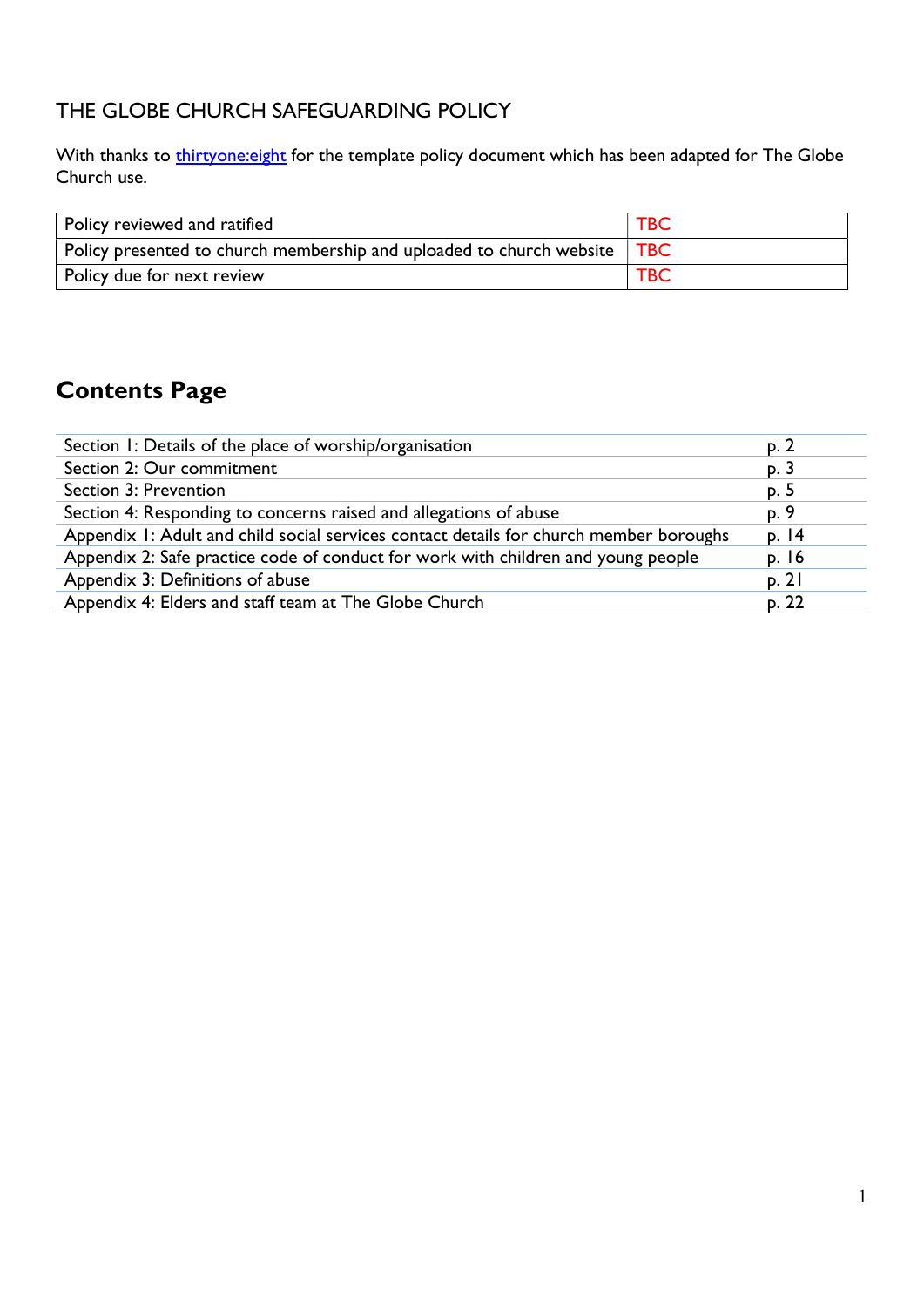# Section 1: Details of the place of worship / organisation

| Name of Place of Worship / Organisation:                                                    | The Globe Church                             |
|---------------------------------------------------------------------------------------------|----------------------------------------------|
| Address:                                                                                    | 46 Elmcroft Drive, Chessington, KT9 IDU      |
| Tel No:                                                                                     | 02083970741                                  |
| <b>General Email address:</b>                                                               | info@globe.church                            |
| Senior Leader Name:                                                                         | Jonty Allcock                                |
| Senior Leader Contact Telephone / Email:                                                    | 07922364293 / jonty@globe.church             |
| <b>Safeguarding Coordinator Name:</b>                                                       | Jane Fletcher                                |
| Safeguarding Coordinator Contact Telephone / Email: 07788 147854 /safeguarding@globe.church |                                              |
| Deputy Safeguarding Co-ordinators:<br>(07760293394)                                         | Mike Sohn (safeguarding@globe.church)        |
|                                                                                             | Adriana Kerkstra (safeguarding@globe.church) |
| (07400168979)                                                                               |                                              |
| Southwark Local Authority Designated Officer:                                               | Eva Simcock                                  |
| LADO contact details:                                                                       | Eva.Simcock@southwark.gov.uk/020 7525 0689   |
| The Globe Church trustee with safeguarding<br>Oversight:                                    | <b>Trevor Archer</b>                         |
| Church denomination/membership:                                                             | <b>FIEC</b>                                  |
|                                                                                             |                                              |
| <b>Charity Number:</b>                                                                      | 1160195                                      |
| <b>Company Number:</b>                                                                      | CE002880                                     |
| Regulators:                                                                                 | <b>Charity Commission</b>                    |
| Insurance Company:                                                                          | <b>Access Insurance</b>                      |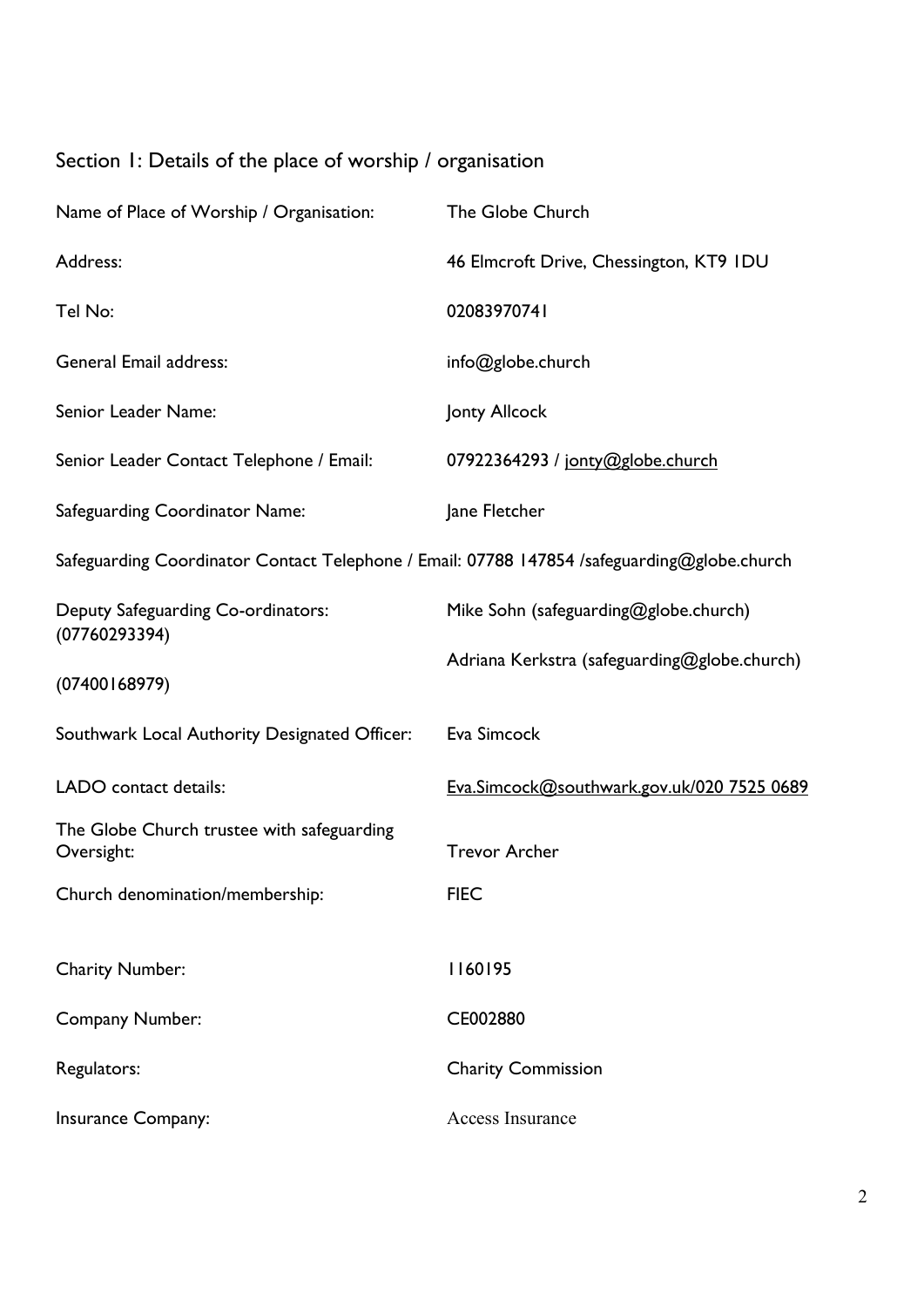The following is a brief description of our place of worship / organisation and the type of work / activities we undertake, including those with children and adults who have care and support needs:

#### Section 2: Our commitment

First and foremost, we believe that safeguarding must be a culture and a mindset, not just a set of procedures or a policy. Whilst the leaders<sup>1</sup> at The Globe Church carry responsibility for upholding this policy and seek to keep everyone safe, every member of The Globe Church shares the responsibility for safeguarding through:

- ensuring their own behaviours meet the standard expected by this policy
- speaking out with any concern they may have
- being aware of how to raise a concern

Leaders at The Globe Church recognise the need to provide a safe and caring environment for everyone children, young people and adults, especially the most vulnerable. We acknowledge that anyone can be the victim of abuse and that abuse takes many forms including physical, sexual, emotional, neglect, discrimination, economic, domestic, self-neglect or modern slavery.

We accept the UN Universal Declaration of Human Rights and the International Covenant of Human Rights, which states that everyone is entitled to "all the rights and freedoms set forth therein, without distinction of any kind, such as race, colour, sex, language, religion, political or other opinion, national or social origin, property, birth or other status". We also concur with the Convention on the Rights of the Child which states that children should be able to develop their full potential, free from hunger and want, neglect and abuse. They have a right to be protected from "all forms of physical or mental violence, injury or abuse, neglect or negligent treatment or exploitation, including sexual abuse, while in the care of parent(s), legal guardian(s), or any other person who has care of the child."

We also recognise that some people are more vulnerable to abuse than others. This includes children and vulnerable adults including those who may not be fully able to care for themselves in all regards. We accept that anyone working with these individuals must recognise this greater vulnerability and that our procedures must address this.

Lastly, we know that the church is not immune to situations of abuse. Whether it be any of those already listed or whether it be overt spiritual<sup>2</sup> abuse, we recognise that every organisation has to be willing to 'think the unthinkable'. Wherever there is an imbalance of power or control, the risk of abuse can be increased. We believe a culture of openness where these things are discussed, where everyone recognises their

 $1$  This term is taken throughout to mean the pastors and elders of Globe Church, along with the paid staff team not including ministry trainees

<sup>&</sup>lt;sup>2</sup> We define spiritual abuse as: "Coercion and control of one individual by another in a spiritual context. The target experiences spiritual abuse as a deeply emotional personal attack. This abuse may include: -manipulation and exploitation, enforced accountability, censorship of decision making, requirements for secrecy and silence, pressure to conform, misuse of scripture or using the pulpit to control behaviour, requirement of obedience to the abuser, the suggestion that the abuser has a 'divine' position, isolation from others, especially those external to the abusive context." (Oakley, 2013 in Oakley & Kinmond, 2013 p21). For a more comprehensive definition, including defining what Spiritual Abuse both is and is not, please refer to Addressing-Allegations-of-Spiritual-Abuse-in-FIEC-Churches.pdf.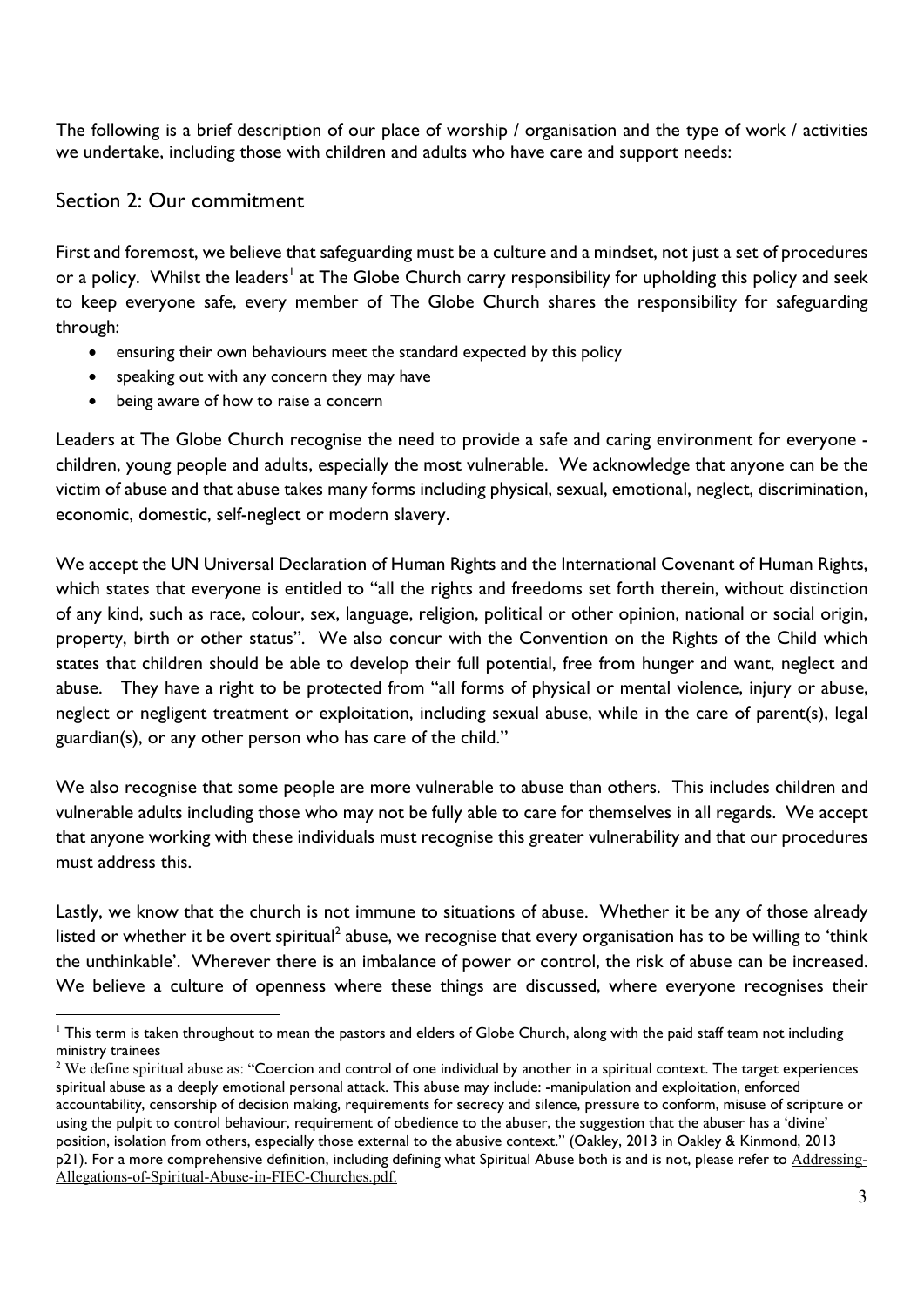responsibility to safeguarding and where it is safe to name a concern, however small, is not only the right culture for us to have as human beings made in the image of God and equal before Him, but is also the right culture to mitigate risk.

Safeguarding is about reducing the chance of the unthinkable happening through the culture developed and the processes put in place. The leaders of The Globe Church have therefore adopted the procedures set out in this safeguarding policy in accordance with statutory guidance. We are committed to build constructive links with statutory and voluntary agencies involved in safeguarding.

This policy and attached practice guidelines are based on the ten Safe and Secure safeguarding standards published by thirtyone:eight.

These standards expect us to:

- 1. maintain this policy, ensure that it is fit for purpose and abide by it
- 2. ensure awareness of safeguarding amongst all church members and provide appropriate training as required
- 3. follow safer recruitment statutory guidance
- 4. manage, supervise and support our workers<sup>3</sup> and volunteers
- 5. work safely
- 6. communicate safely
- 7. respond appropriately to concerns
- 8. provide safe and wise pastoral care
- 9. supervise and manage well any who may be known to pose a risk to others
- 10. work safely in partnership with others

Leaders at The Globe Church commit to reviewing each of these areas on an annual basis. This is led by the Safeguarding Co-ordinator and the deputy Safeguarding Co-ordinator(s). Concerns, required changes and recommendations are passed by the Safeguarding Co-ordinator to the staff team for detailed operational discussion and to the elders for oversight. It is the duty of the Safeguarding Co-ordinator to ensure that required actions are taken to meet the requirements of this policy or to formally raise the matter should the eldership fail to enact required safeguarding practices. The Safeguarding Co-ordinator will update the church members once per annum in order to ensure openness and the opportunity for scrutiny which is part of a strong safeguarding culture.

Leaders at The Globe Church undertake to:

- endorse and follow all national and local safeguarding legislation and procedures, in addition to the international conventions outlined above.
- provide on-going safeguarding training for all its workers.
- ensure that the premises meet the requirements of the Equality Act 2010 and all other relevant legislation, and that it is welcoming and inclusive.

<sup>&</sup>lt;sup>3</sup> paid staff and ministry trainees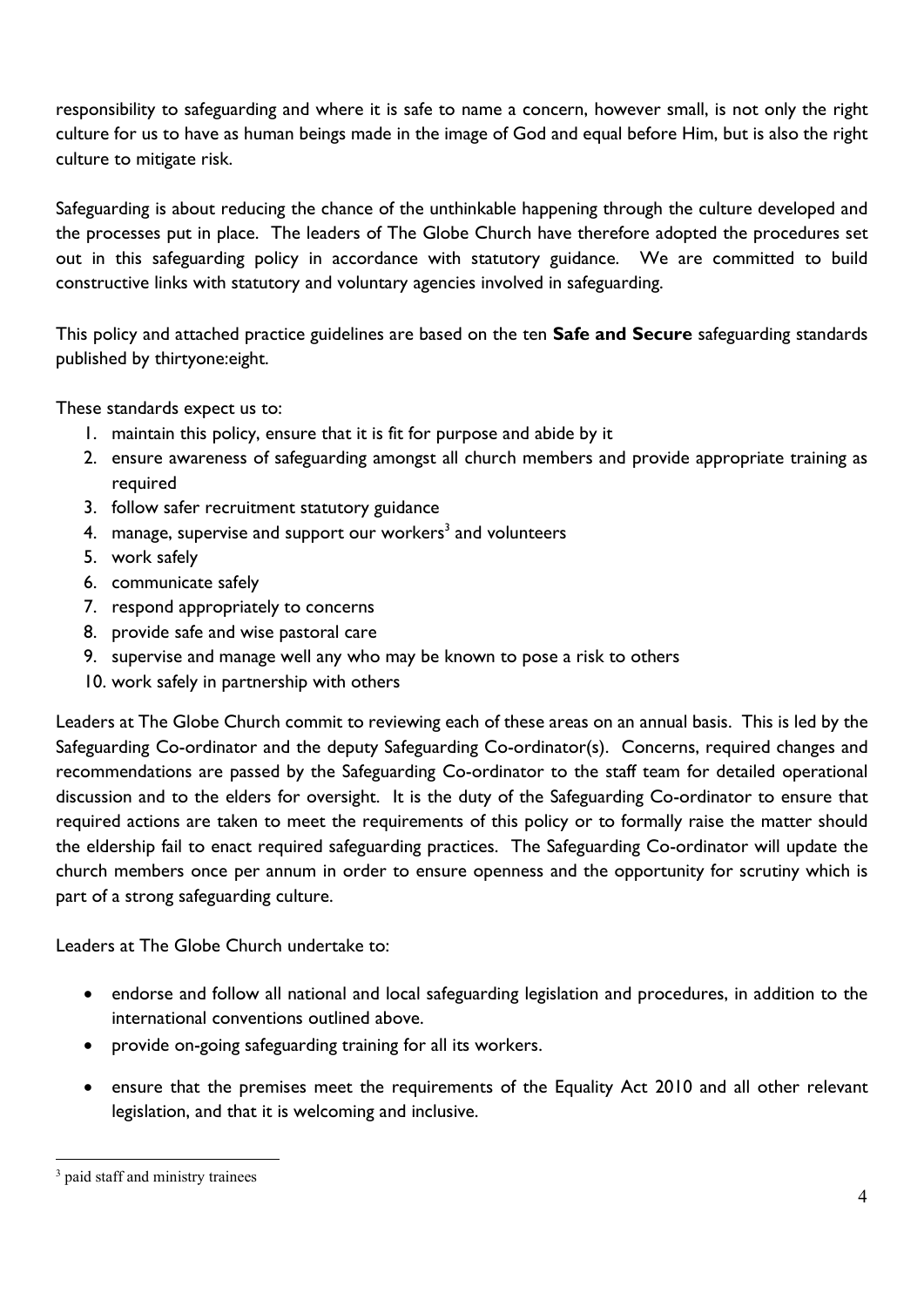support the Safeguarding Coordinator(s) in their work and in any action they may need to take in order to protect children and adults with care and support needs.

#### Section 3: Prevention

Defining child abuse or abuse against an adult is a difficult and complex issue. A person may abuse by inflicting harm or failing to prevent harm. Children and adults in need of protection may be abused within a family, an institution or a community setting. Very often the abuser is known or in a trusted relationship with the child or adult.

In order to safeguard those in our places of worship and organisation we adhere to the following articles:

UN Convention on the Rights of the Child, with our starting point as a definition of abuse, Article 19:

1. States/Parties shall take all appropriate legislative, administrative, social and educational measures to protect the child from all forms of physical or mental violence, injury or abuse, neglect or negligent treatment, maltreatment or exploitation, including sexual abuse, while in the care of parent(s), legal guardian(s) or any other person who has the care of the child.

2. Such protective measures should, as appropriate, include effective procedures for the establishment of social programmes to provide necessary support for the child and for those who have the care of the child, as well as for other forms of prevention and for identification, reporting, referral, investigation, treatment and follow-up of instances of child maltreatment described heretofore, and, as appropriate, for judicial involvement.

UN Universal Declaration of Human Rights with particular reference to Article 5:

No one shall be subjected to torture or to cruel, inhuman or degrading treatment or punishment.

#### Safer recruitment:

The elders and staff team at The Globe Church will ensure all paid staff will be appointed, trained, supported and supervised in accordance with government guidance on safe recruitment. This includes ensuring that:

- One member of each interview panel will have completed the NSPCC Safer Recruitment online training in the past three years and have the certificate on file to evidence this.
- There is a written job description / person specification for the post.
- Job advertisements explicitly reference the church's commitment to safeguarding.
- Those applying have completed an appropriate application form and a self-declaration form (CVs are not accepted in lieu of an application form).
- Those short-listed have been interviewed, with written notes kept by all interviewers and a clear rationale for decision-making known and understood by the panel.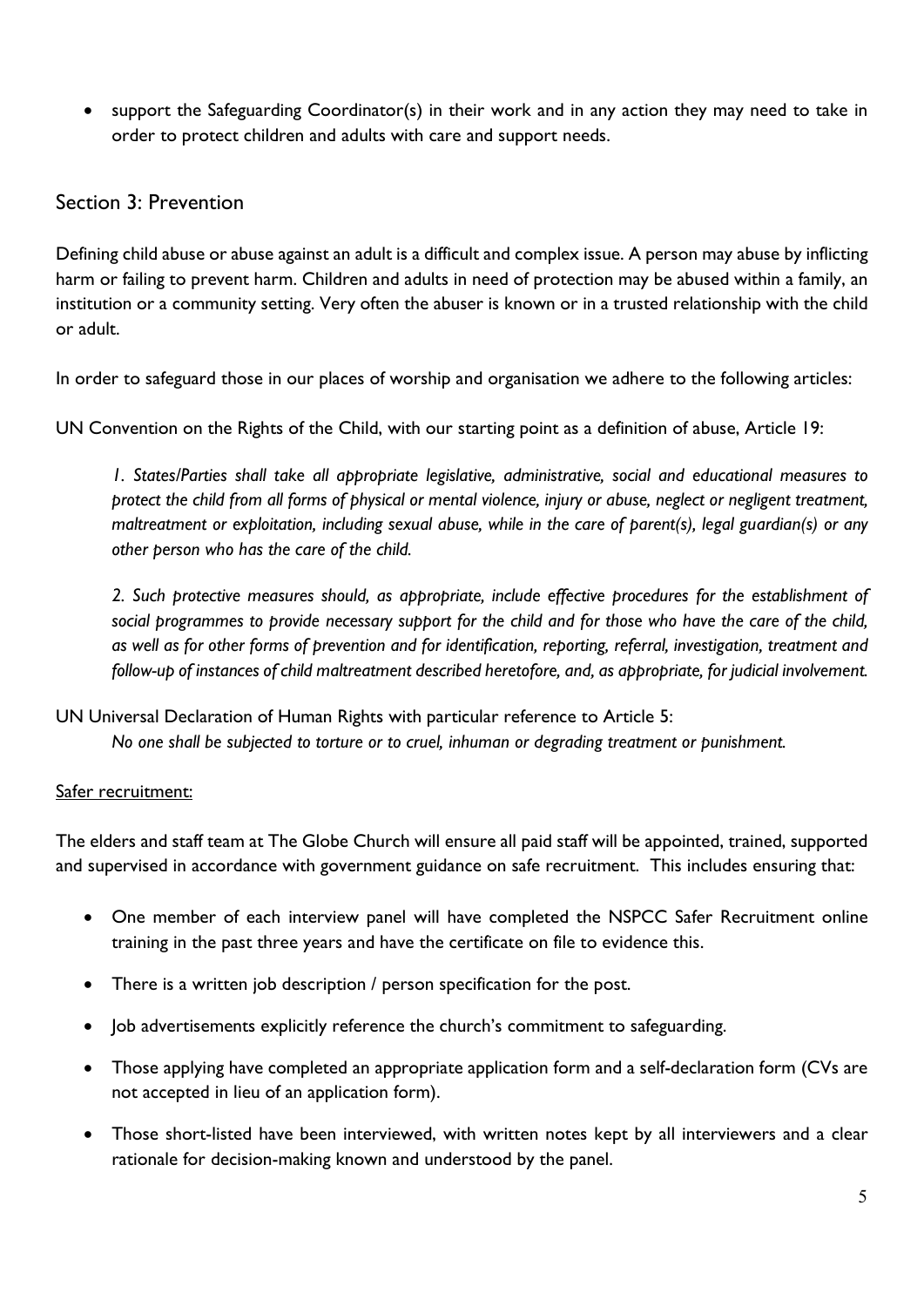- Safeguarding has been discussed at interview.
- Two written references have been obtained, and followed up where appropriate (these must be addressed to the person requesting them and cannot be 'to whom it may concern'). One should be from the most recent employer. An appropriate standard reference request proforma will always be used.
- A disclosure and barring check has been completed where necessary (we will comply with Code of Practice requirements concerning the fair treatment of applicants and the handling of information).
- Identity and qualifications, where relevant, have been verified (identity is always required).
- A digital personnel file will be maintained for each employee.
- A suitable induction/training programme is provided for the successful applicant, which must include safeguarding training, however experienced the individual may seem.
- The applicant must complete a formal probationary period which must be documented and passing probation should be reported back to the eldership team.
- The applicant has been talked through the organisation's safeguarding policy and knows how to report concerns.

#### Recruiting volunteers:

The Globe Church is grateful to have the support of a team of volunteers who are engaged in a wide range of work in the church. Volunteers working directly with children and vulnerable adults are always regular attenders at the church and well-known to the staff team and to at least two of the elders.

Volunteers to positions of leadership or in public facing ministries in the church will usually have been attending regularly for at least six months. If attendance has been less than six months a reference from previous church leaders will be required.

They will be provided with The Globe Church code of conduct and talked through it. They will not be asked to volunteer unless the staff and elders have witnessed behaviour that aligns to the code of conduct as the norm.

Where volunteers are asked to work with children, young people or known vulnerable adults, an enhanced DBS will be undertaken prior to commencement of the role.

#### Specific needs:

Should a church attendee or their carer/legal guardian advise us of a specific and diagnosed need, the Safeguarding Co-ordinator will arrange relevant training – in partnership with the individual if appropriatefor workers and volunteers who may have the greatest engagement with and support for the identified individual.

#### Safeguarding training:

Leaders at The Globe Church are committed to ongoing safeguarding training and development opportunities for all workers, developing a culture of awareness of safeguarding issues to help protect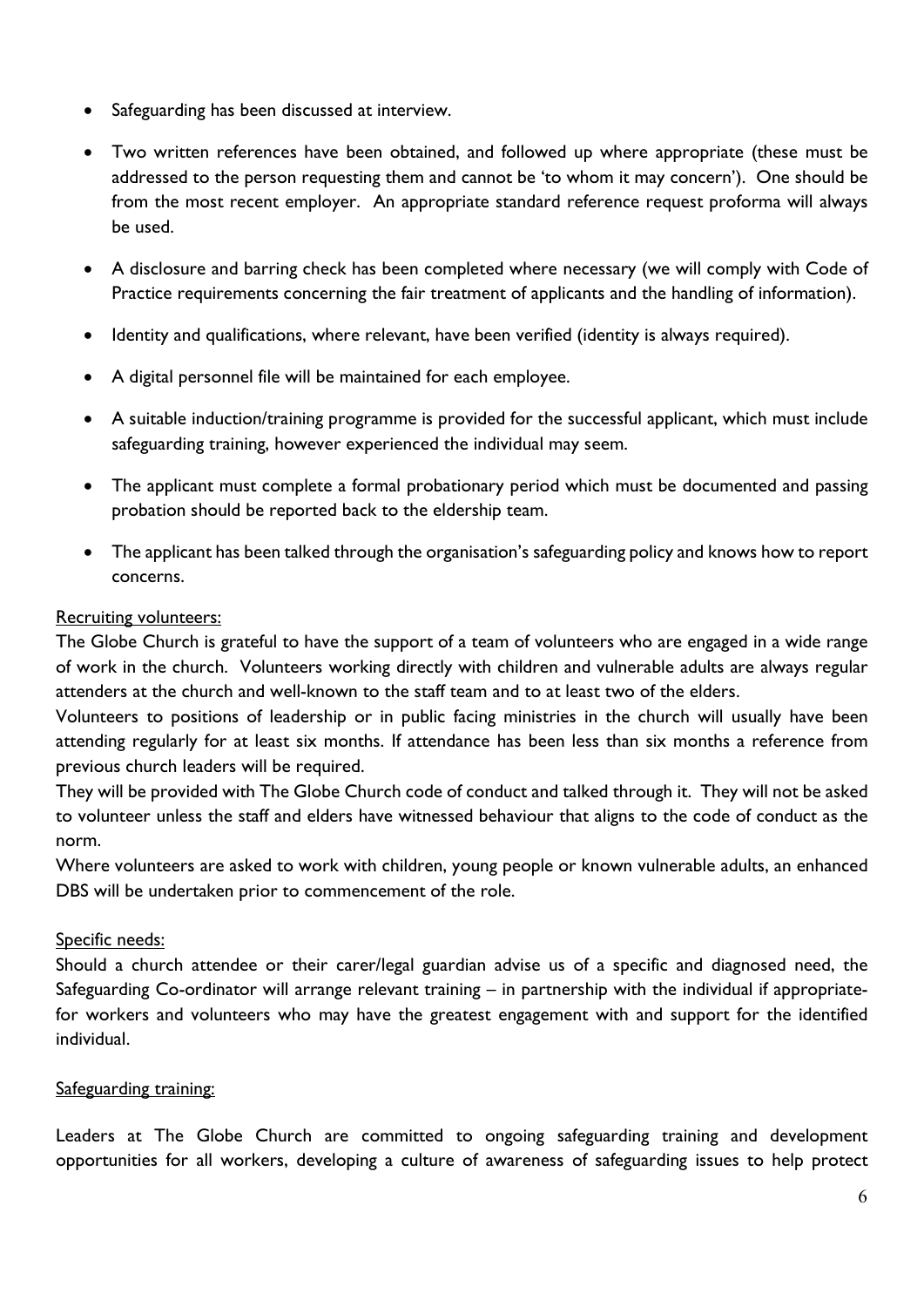everyone. All our workers will receive induction training and undertake recognised safeguarding training on a regular basis (minimum annually).

Leaders will also ensure that everyone in the church is told annually how they can get help and advice in relation to abuse, discrimination, bullying or any other matter where they have a concern. This policy will be available to all church members through the church's website so that it is accessible at any time it is required.

#### Management of Workers (both paid, trainees and volunteers) – Code of Conduct:

Leaders are committed to supporting all workers and ensuring they receive support and supervision. All workers have been issued with a code of conduct towards children, young people and adults with care and support needs. This can be found in the appendices to this policy.

#### Working safely:

All adults working with children, young people and vulnerable adults are in positions of trust. It is therefore vital workers ensure they do not, even unwittingly, use their position of power and authority inappropriately.

All workers should always maintain professional boundaries and avoid behaviour which might be misinterpreted. Any kind of intimate relationship between an adult worker and a child (under the age of 18) is never acceptable and if concerns arise in this area, this should be recorded and reported to the Safeguarding Coordinator.

The trusting relationship between worker and child, young person or vulnerable adult means the worker should never:

- use their position to gain access to information for their own or others' advantage
- use their position to intimidate, bully, humiliate, threaten, coerce or undermine
- use their status and standing to form or promote relationships that are or may become intimate

#### Data Protection and safeguarding:

Whilst The Globe Church adheres to the Data Protection Act 2018, sharing information to safeguard the wellbeing of an individual takes precedence over data protection. In certain circumstances, the Data Protection Act allows for disclosure of information without the consent of the person involved, including for the prevention or detection of crime, or the apprehension or prosecution of offenders. The European Convention of Human Rights also makes provision for the disclosure of information in connection with 'the protection of health or morals, for the protection of the rights and freedoms of others and for the prevention of disorder or crime. Disclosure should be appropriate for the purpose and only to the extent necessary to achieve that purpose.

#### Bullying:

Leaders (both elders and staff) at The Globe Church are clear that they hold a zero tolerance to bullying of any forms, between any individuals and at any age. Leaders expect that anyone who discovers bullying taking place will report it appropriately and immediately.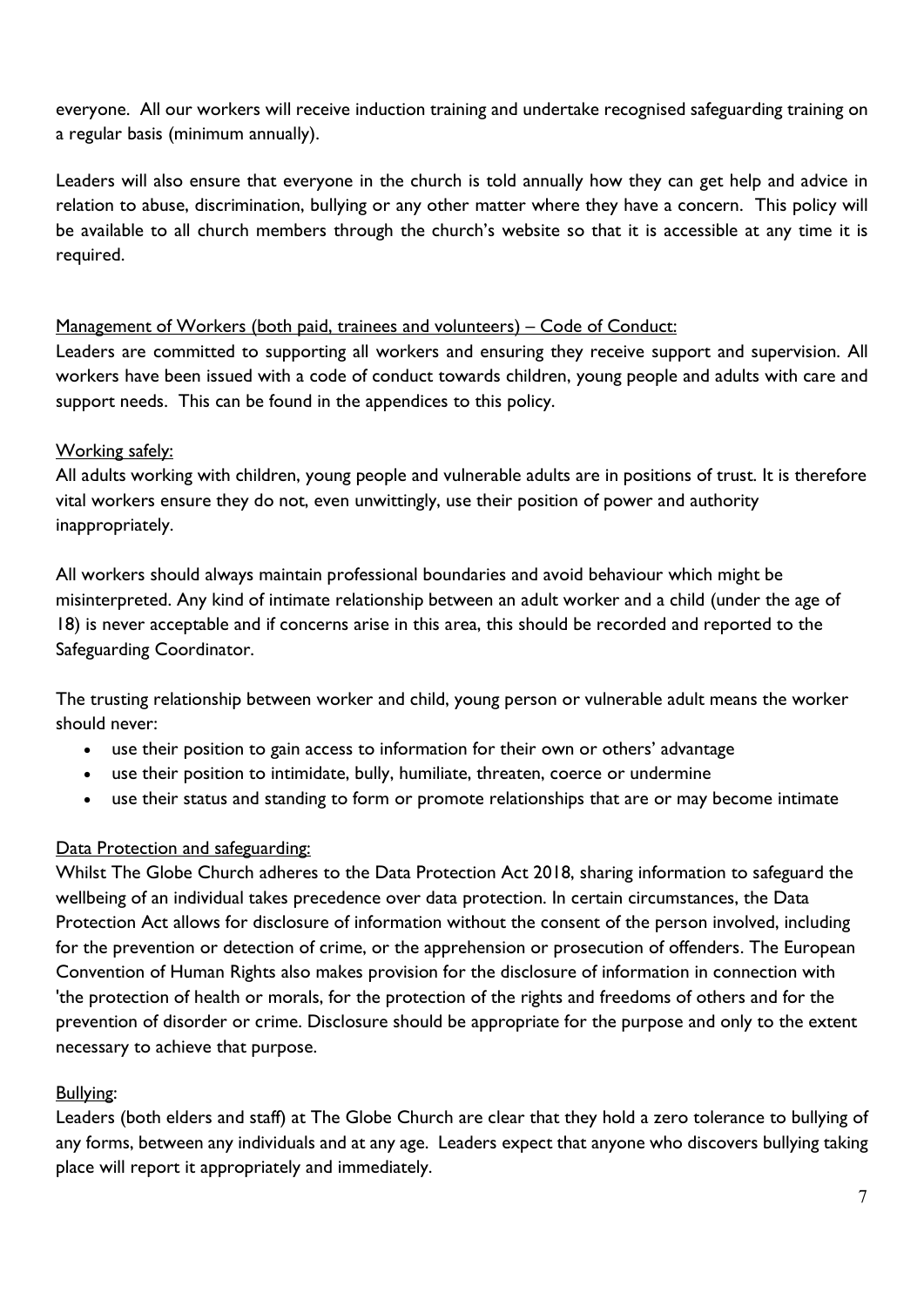Bullying is the use of aggression with the intent of hurting another person. Aggression is not just physical but can also be verbal, emotional, mental, sexual etc.

#### General health and safety:

Staff at The Globe Church ensure that core and one-off activity is risk-assessed appropriately with a written record of this being done and kept.

They ensure that any buildings used are well-maintained and safe, that food hygiene rules are followed carefully and that information about allergens follows statutory guidance.

Trips for children are conducted in line with the church's trips policy.

A first-aider is available at all formal church gatherings and a first aid box easily to hand.

An accident book is kept and reviewed regularly for a 'lessons learned' protocol to be deployed amongst the staff team and reported to the elders and Safeguarding Co-ordinator as appropriate.

#### Partnership working:

The diversity of organisations and settings means there can be great variation in practice when it comes to safeguarding children, young people and adults. This can be because of cultural tradition, belief and religious practice or understanding, for example, of what constitutes abuse.

We therefore have clear guidelines in regards to our expectations of those with whom we work in partnership, whether in the UK or not. We will discuss with all partners our safeguarding expectations and have a partnership agreement for safeguarding.

We believe good communication is essential in promoting safeguarding, both to those we wish to protect, to everyone involved in working with children and adults and to all those with whom we work in partnership.

#### Working with offenders and those who may pose a risk:

When someone attending the place of worship / organisation is known to have abused children, is under investigation, or is known to be a risk to others in some way, the eldership will advise the Safeguarding Coordinator and together, senior staff and the safeguarding team will risk assess the situation – determining the level of risk, who may be most at risk and what mitigations need to be applied to protect everyone concerned.

Globe leaders (elders and staff) will supervise the individual concerned and offer pastoral care, but in its safeguarding commitment to the protection of children and adults with care and support needs, set boundaries for that person, which they will be expected to keep.

The Safeguarding Co-ordinator and Globe leaders will work in full co-operation with outside agencies to ensure that safety for all is paramount.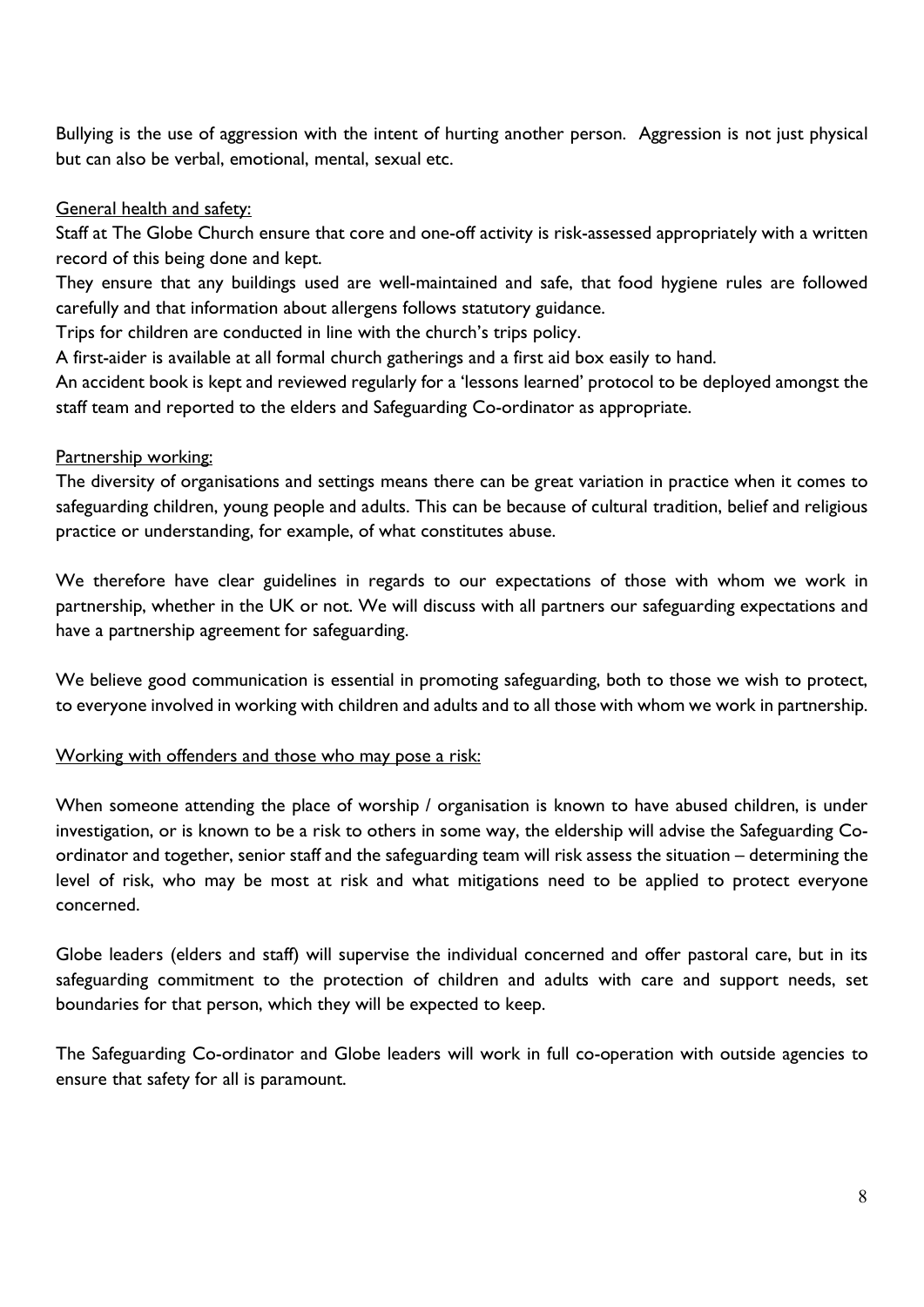#### Section 4: Responding to concerns raised and allegations of abuse

Safeguarding is the responsibility of everyone in the church and everyone should demonstrate a regard for the wellbeing of others that leads them to share appropriately a concern they may have, however small. Safeguarding is also our greatest priority and should never be put second to other activity or discussion.

Many concerns will be best shared to a Focus Group leader or paid staff member of The Globe Church and may be simply resolved. Even when a concern is small, the person flagging the concern should expect a response back which should either assure them that, after checking, there is no ongoing concern or advise them that their concern has been picked up and appropriate action is being taken. They should not expect to receive details as safeguarding information-sharing is always on a 'need to know' basis.

If the person raising the concern feels it has not been heard or that the concern remains, they should always continue to raise the matter and can approach any one of a number of people including the paid staff team, an elder and the Safeguarding Co-ordinator. Anyone who receives such a concern and is concerned for the safety or wellbeing of an individual should immediately report it to the Safeguarding Co-ordinator or one of the safeguarding deputies.

#### If at any time, anyone in the church has a concern about the immediate safety of any individual, they should always call 999. When seeking to keep someone else safe from immediate danger and harm, regard for your own safety always takes priority.

Even though many concerns being raised may feel small and may be simply resolved, safeguarding concerns are often shown up through a pattern of activity or information shared. Abuse may have many signals or none whatsoever and seeing the bigger picture of concern is often crucial to taking the right action.

To ensure that information is not overlooked or ignored, the Safeguarding Co-ordinator will meet with the appropriate members of the staff team on a monthly basis to review the welfare matters from the previous month and to ensure that the bigger picture is reviewed in order to objectively consider the safety and wellbeing of all.

Information of this type is only ever shared with those who need to know in order to keep an individual safe and this is the standard demanded from all elders, other leaders, paid staff members, volunteers such as children's workers and the Safeguarding team.

#### What to do if you need to raise a concern:

Under no circumstances should a volunteer, paid worker, elder or church member carry out their own investigation into a concern, allegation or suspicion of abuse. Follow procedures as below:

1. Report the concern swiftly by picking up the phone and talking to the Safeguarding Co-ordinator (you cannot be sure that an email will be read with sufficient speed).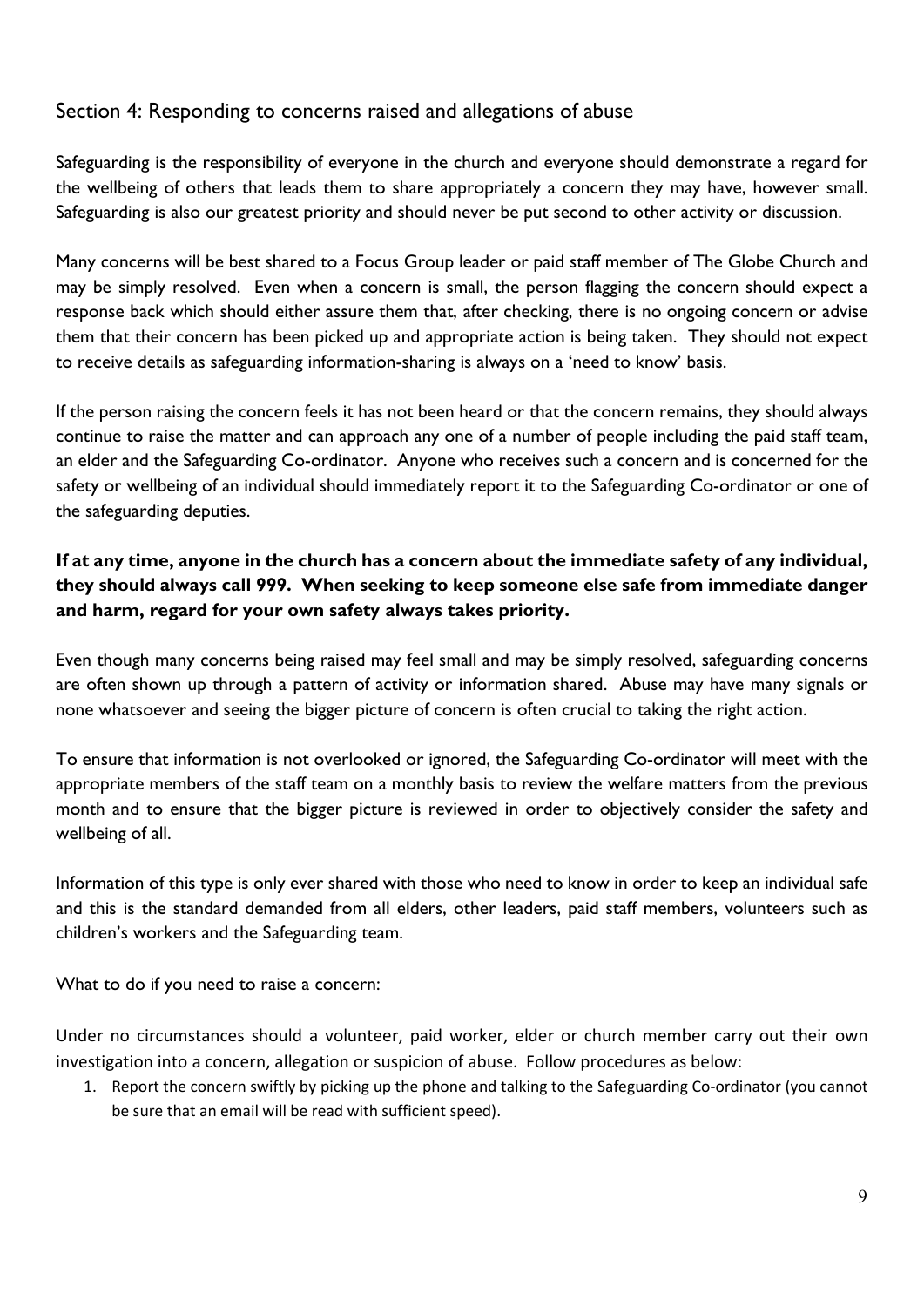2. When you know the concern has been received, immediately write down exactly what you heard and/or saw. Do not try to interpret it or assume/predict anything – just give the absolute facts. Follow your call through by sending this account to The Globe Church safeguarding account (safeguarding@globe.church)

#### What will the safeguarding team do?

Depending upon the nature of the disclosure, the Safeguarding Co-ordinator or one of their deputies will take a range of actions to ensure the safety and wellbeing of the individual(s) subject to the concern. These actions could include any of the following as appropriate:

- Talk to the individual to assess the situation
- Talk to the pastor/pastor's wife/elders to inform them of the concern, seek further information, check whether there is other information they need to know
- Talk to the parents (if a child and if appropriate)
- Phone the relevant duty desk for advice
- Make a referral to social services or another appropriate agency
- Phone thirtyone: eight for advice and guidance
- Talk to the relevant LADO/make a referral to the relevant LADO
- Call the police or other relevant external agency such as Prevent, FGM, forced marriage etc

Depending on the nature of the matter raised, the Safeguarding Co-ordinator may also need to inform the trustee with responsibility for safeguarding, the church's insurance company, the Charity Commission or others who have a legal right and need to be aware of any matter arising. The LADO will always be contacted if an allegation is made against an adult of harm to a child (anyone under the age of 18) or vulnerable adult.

Confidential records will always be maintained securely by the Safeguarding team at The Globe Church and shared only in line with safeguarding best practice on a 'need to know' basis. These records will be cloud-based and will use recommended industry-standard specialist safeguarding software.

 The elders and staff at The Globe Church commit to the full support of the Safeguarding Coordinator/deputy in their role and accept that any information they may have in their possession will be shared in a strictly limited way on a 'need to know' basis. Equally, the Safeguarding team recognises the responsibility church elders have for the pastoral care of those who regularly attend The Globe Church. Both teams commit to partnership working whenever this is appropriate in order to prayerfully and sensitively meet the needs of those who attend The Globe Church.

It is, of course, the right of any individual as a citizen to make a direct referral to the safeguarding agencies or seek advice from thirtyone:eight, although the leaders at The Globe Church hope that members of the church will use the procedure outlined above. If, however, the individual with the concern feels that the Safeguarding Co-ordinator/Deputy has not responded appropriately, or where they have a disagreement with the Safeguarding Co-ordinator(s) as to the appropriateness of a referral they are free to contact an outside agency direct.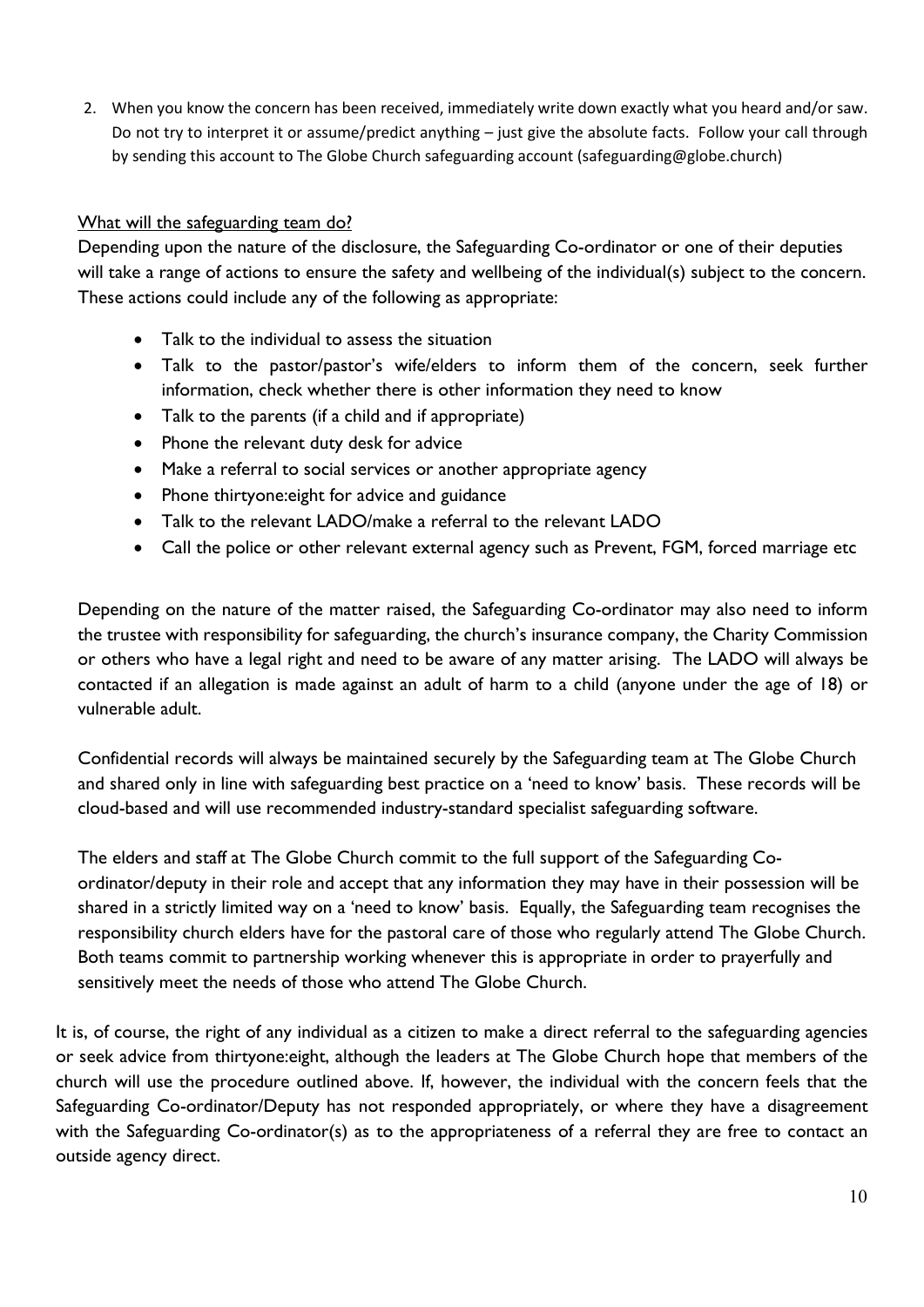The role of the Safeguarding Co-ordinator/ deputy is to collate and clarify the precise details of the allegation or suspicion and pass this information on to statutory agencies who have a legal duty to investigate. It is not the role of the Safeguarding team to investigate allegations of abuse, nor to determine what action should be taken; such matters are referred to external agencies who have the legal jurisdiction to act appropriately and accordingly.

#### Specific allegations:

The following referrals will always be made in addition to the appropriate external agency referral required:

| Allegation against a leader in the church          | Pastor and safeguarding elder (unless also implicated) |
|----------------------------------------------------|--------------------------------------------------------|
| Allegation against the pastor, his wife or family  | Thirtyone: eight PO Box 133, Swanley, Kent, BR8 7UQ    |
| members                                            | Tel 0303 003 1111                                      |
|                                                    | Safeguarding elder (unless also implicated)            |
|                                                    |                                                        |
| Safeguarding<br>Allegation<br>against the<br>$Co-$ | thirtyone: eight PO Box 133, Swanley, Kent, BR8 7UQ.   |
| ordinator or one of the deputies                   | Tel: 0303 003 1111                                     |
|                                                    | Pastor and safeguarding elder                          |
| Allegation against the Safeguarding elder          | Pastor (unless also implicated)                        |
|                                                    | Thirtyone: eight PO Box 133, Swanley, Kent, BR8 7UQ    |
|                                                    | Tel 0303 003 1111                                      |

#### Pastoral care:

Leaders at The Globe Church are committed to offering pastoral care, working with statutory agencies as appropriate, and supporting all those who have been affected by abuse who have contact with or are part of the place of worship/organisation.

With the exception of the above circumstances, it is the individual's right to have safeguarding information kept private within the church (apart from where information-sharing is required to safeguard the individual or others). Where an individual chooses to do so, sharing personal information with the church elders will always be respected and treated with confidence in the same manner as information shared with the safeguarding team.

In order to ensure the elders at The Globe Church are able to care well for church members, the Safeguarding Co-ordinator may advise the Safeguarding elder anonymously of matters that have been raised.

#### Detailed procedures where there is a concern about a child:

#### Allegations of physical injury, neglect or emotional abuse

If a child has a physical injury, a symptom of neglect or where there are concerns about emotional abuse or abuse of any type, the Safeguarding Co-ordinator/Deputy will: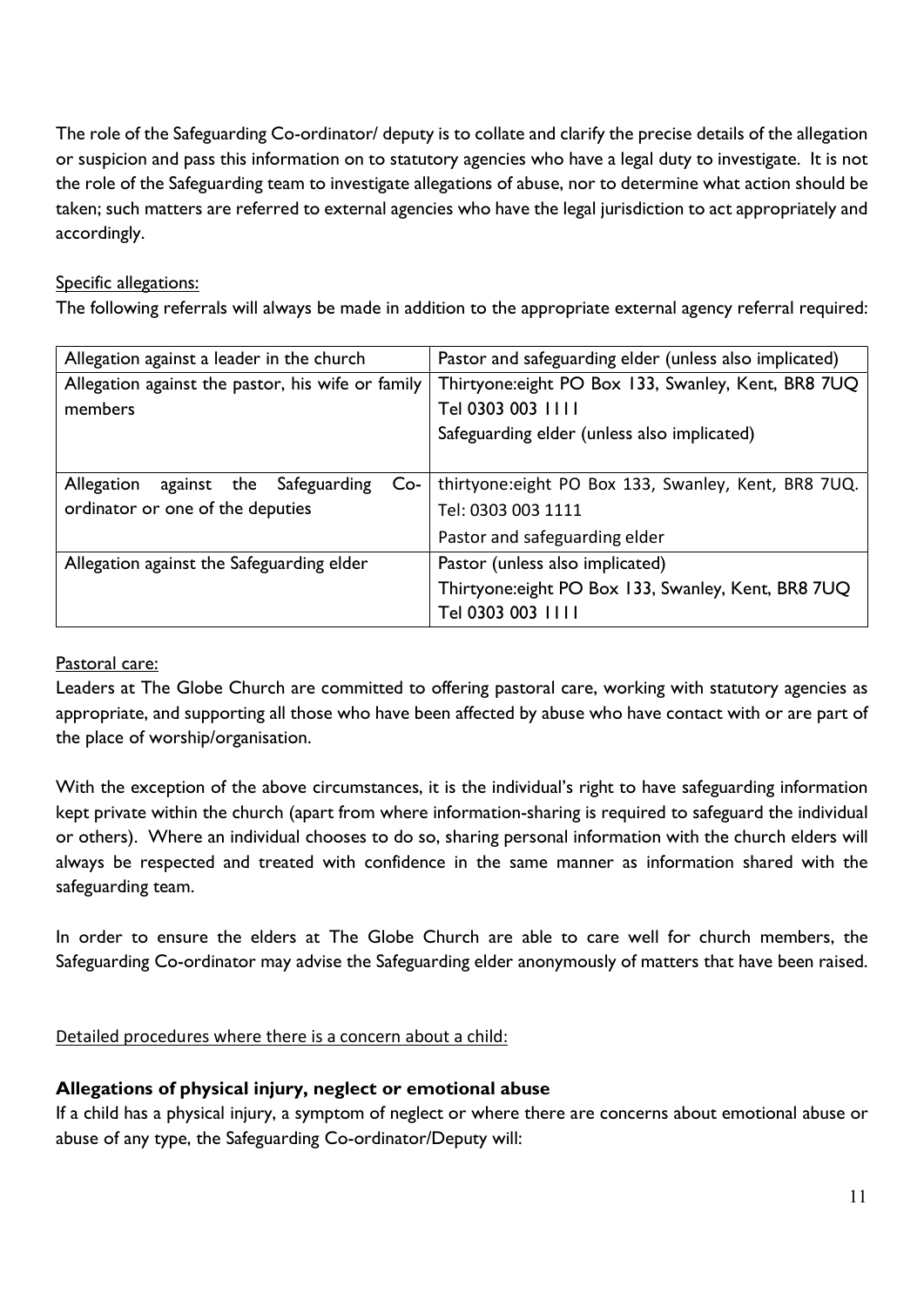- Contact Children's Social Services (or thirtyone:eight) for advice in cases of deliberate injury, if concerned about a child's safety or if a child is afraid to return home. Call the police if immediate assistance is required.
- Not tell the parents or carers unless advised to do so, having contacted Children's Social Services.
- Seek medical help if needed urgently, informing the doctor of any suspicions.
- For lesser concerns, (e.g., poor parenting), encourage parent/carer to seek help, but not if this places the child at risk of significant harm.
- Where the parent/carer is unwilling to seek help, offer to accompany them. In cases of real concern, if they still fail to act, contact Children's Social Services direct for advice.
- Seek and follow advice given by thirtyone: eight (who will confirm their advice in writing) if unsure whether or not to refer a case to Children's Social Services.

#### Allegations of sexual abuse

In the event of allegations or suspicions of sexual abuse, the Safeguarding Co-ordinator/Deputy will:

- Contact the Children's Social Services Department Duty Social Worker for children and families or Police Child Protection Team direct. They will NOT speak to the parent/carer or anyone else.
- Seek and follow the advice given by thirtyone: eight if for any reason they are unsure whether or not to contact Children's Social Services/Police. Thirtyone:eight will confirm its advice in writing for future reference.

#### Detailed procedures where there is a concern that an adult is in need of protection:

#### Suspicions or allegations of abuse or harm including; physical, sexual, organisational, financial, discriminatory, neglect, self-neglect, forced marriage, modern slavery, domestic abuse.

If there is concern about any of the above, Safeguarding Co-ordinator/Deputy will:

- Contact the Adult Social Care Team who have responsibility under the Care Act 2014 to investigate allegations of abuse. Alternatively, thirtyone:eight can be contacted for advice.
- If the adult is in immediate danger or has sustained a serious injury contact the Emergency Services, informing them of any suspicions.

If there is a concern regarding spiritual abuse, Safeguarding Co-ordinator will:

- Contact thirtyone:eight and seek support both for the individual and for the church as the matter is investigated and addressed
- Identify support services for the victim i.e., counselling or other pastoral support
- Contact thirtyone:eight and in discussion with them will consider appropriate action with regards to the scale of the concern.

#### Allegations of abuse against a person who works with children/young people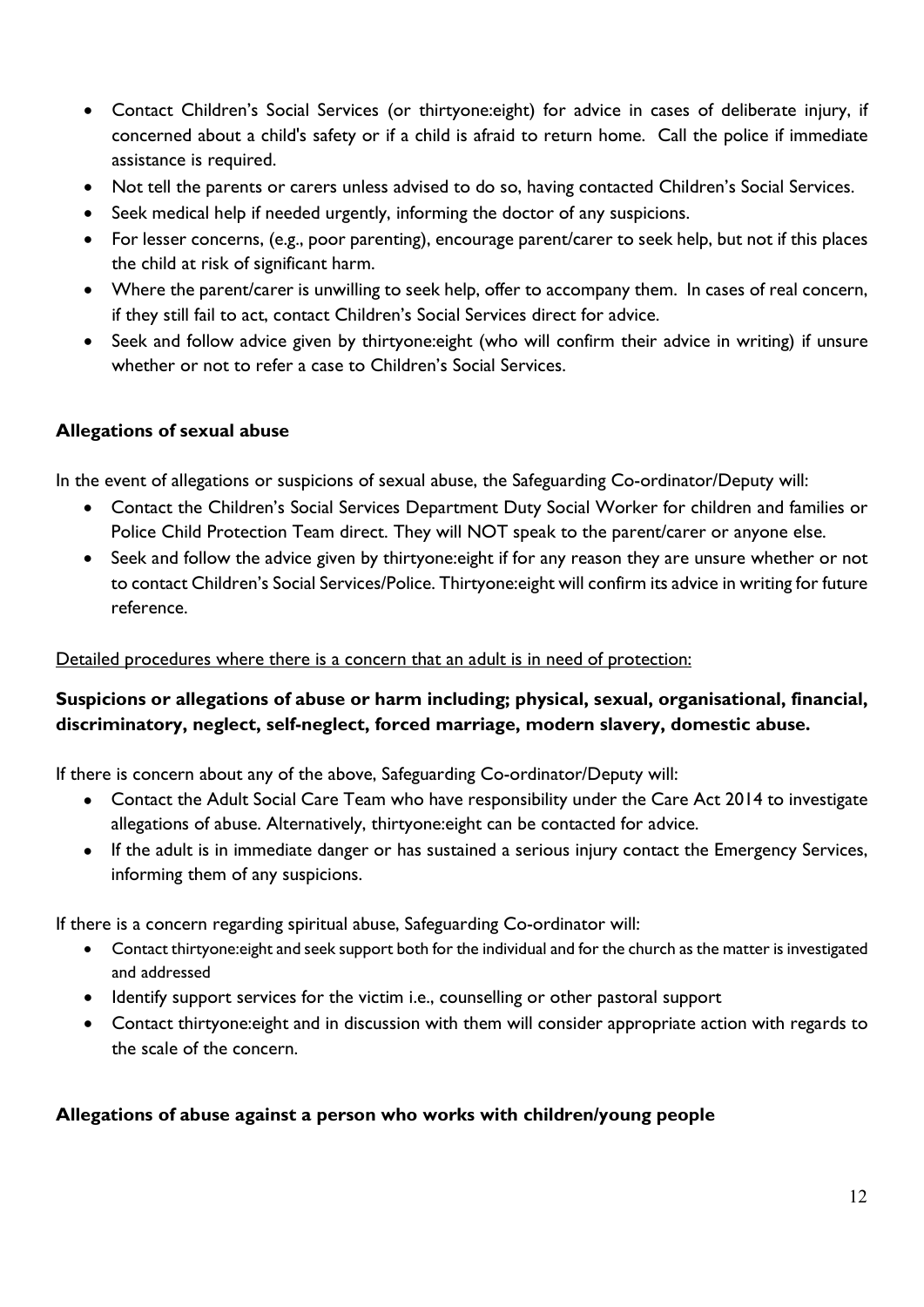If an accusation is made against a worker (whether a volunteer or paid member of staff) whilst following the procedure outlined above, the Safeguarding Co-ordinator, in accordance with Local Safeguarding Children Board (LSCB) procedures will:

- Liaise with Children's Social Services in regards to action relating to the worker as well as to refer any specific allegations made
- Make a referral to a designated officer formerly called a Local Authority Designated Officer (LADO) whose function is to handle all allegations against adults who work with children and young people whether in a paid or voluntary capacity.

Depending on the allegation and the outcome of the investigation undertaken by Social Services, it may be necessary to make a referral to Disclosure and Barring Service for consideration of the person being placed on the barred list for working with children or adults with additional care and support needs. This decision should be informed by the LADO if they are involved.

#### Allegations of abuse against a person who works with adults with care and support needs

The safeguarding co-ordinator will:

Liaise with Adult Social Services in regards to the actions to be taken relating to the worker

Depending on the allegation and the outcome of the investigation undertaken by Social Services, it may be necessary to make a referral to Disclosure and Barring Service following the advice of Adult Social Services

The Care Act places the duty upon Adult Services to investigate situations of harm to adults with care and support needs. This may result in a range of options including action against the person or organisation causing the harm, increasing the support for the carers or no further action if the 'victim' chooses for no further action and they have the capacity to communicate their decision. However, this is a decision for Adult Services to decide, not the church.

#### Adoption of the policy

This policy was agreed by the leadership and will be reviewed annually on:

Signed by:  $\frac{1}{\sqrt{|\text{only Allcock (Mar 7, 2022 14:44 GMT)}|}}$  Position: Pastor

Signed by: TJ Archer

Position Trustee Elder

Date: 7th March 2022

A copy of this policy is also lodged with: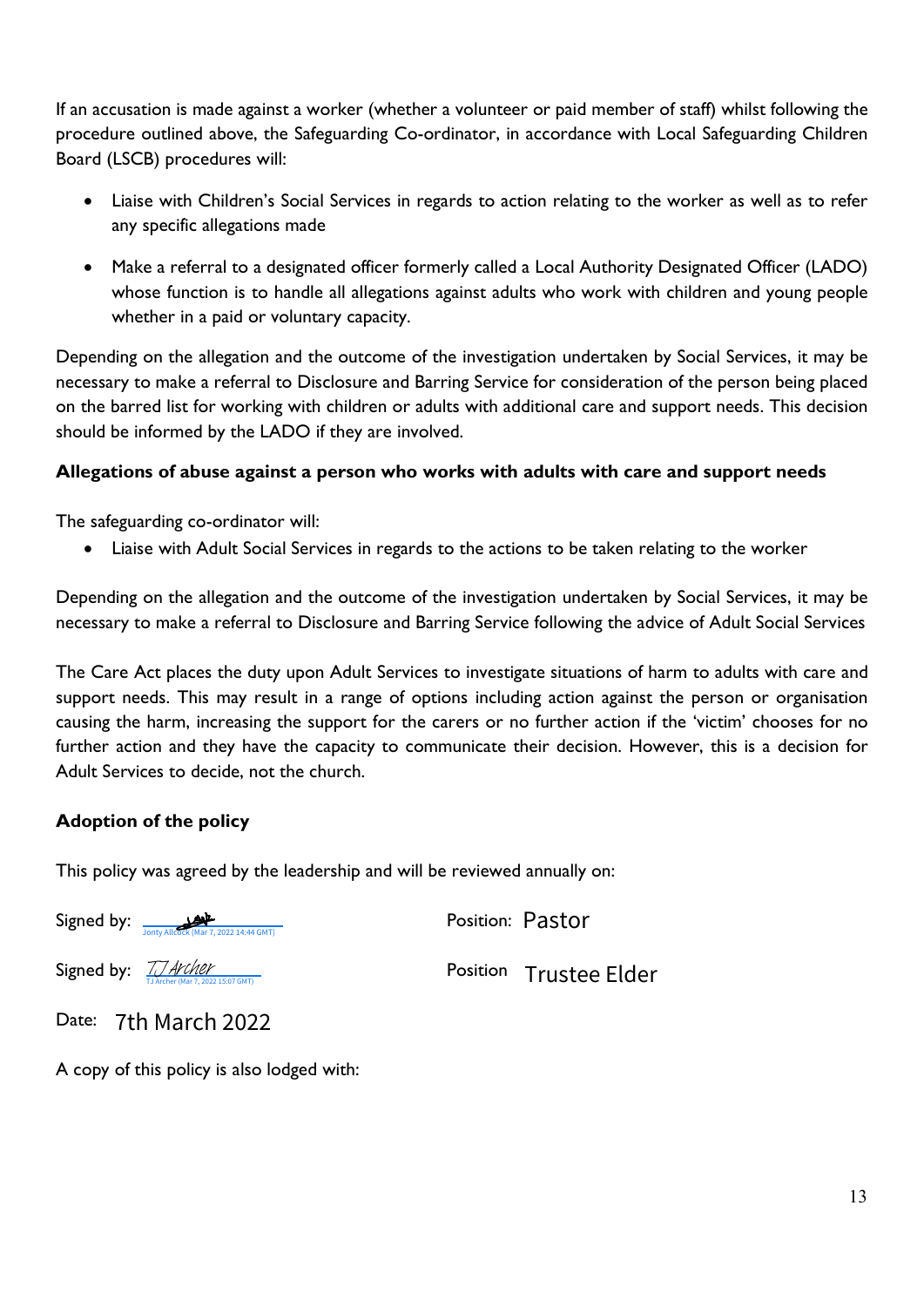#### Appendix 1 – Adult and child social services contact details for church member boroughs

Southwark Child and Adult Social Services: https://safeguarding.southwark.gov.uk/asking-for-help/

Lambeth Child and Adult Social Services: https://beta.lambeth.gov.uk/adult-social-care-andhealth/safeguarding/lambeth-safeguarding-websites

Wandsworth Adult Social Services: https://www.wandsworth.gov.uk/safeguarding-and-adult-abuse/ Wandsworth Child Social Services: https://www.wandsworth.gov.uk/health-and-social-care/children-andfamilies/report-a-concern-about-a-child/

Hammersmith & Fulham, Adult Social Services: https://www.lbhf.gov.uk/crime/victim-support/safeguardingadults

Hammersmith & Fulham Child Social Services: https://www.lbhf.gov.uk/children-and-young-people/localsafeguarding-children-partnership/child-safeguarding-contacts

Kensington & Chelsea Adult Social Services: https://www.rbkc.gov.uk/health-and-social-care/adult-socialcare/safeguarding-adults

Kensington & Chelsea Child Social Services: https://www.rbkc.gov.uk/lscp/children-and-young-people

Westminster Adult Social Services: https://www.peoplefirstinfo.org.uk/westminster-contact-details/ Westminster Child Social Services: https://www.westminster.gov.uk/children-and-families/safeguardingchildren/child-abuse-prevention-campaign

Camden Adult Social Services: https://camdencarechoices.camden.gov.uk/reporting-abuse-and-stayingsafe/how-to-report-a-concern/

Camden Child Social Services: https://www.camden.gov.uk/childrens-safeguarding-social-work

Islington Adult Social Services: https://www.islington.gov.uk/social-care-and-health/abuse/safeguardingadults-board Islington Social Services: Child Social Social Services: https://directory.islington.gov.uk/kb5/islington/directory/service.page?id=72oH6rlO3Js

Hackney Adult Social Services: https://hackney.gov.uk/safeguarding-vulnerable-adults Hackney Child Social Services: https://hackney.gov.uk/child-protection

Tower Hamlets Adult Social Services:

https://www.towerhamlets.gov.uk/lgnl/health\_\_social\_care/ASC/Adults\_Health\_and\_Wellbeing/Staying\_saf e/Adults at risk of abuse or neglect.aspx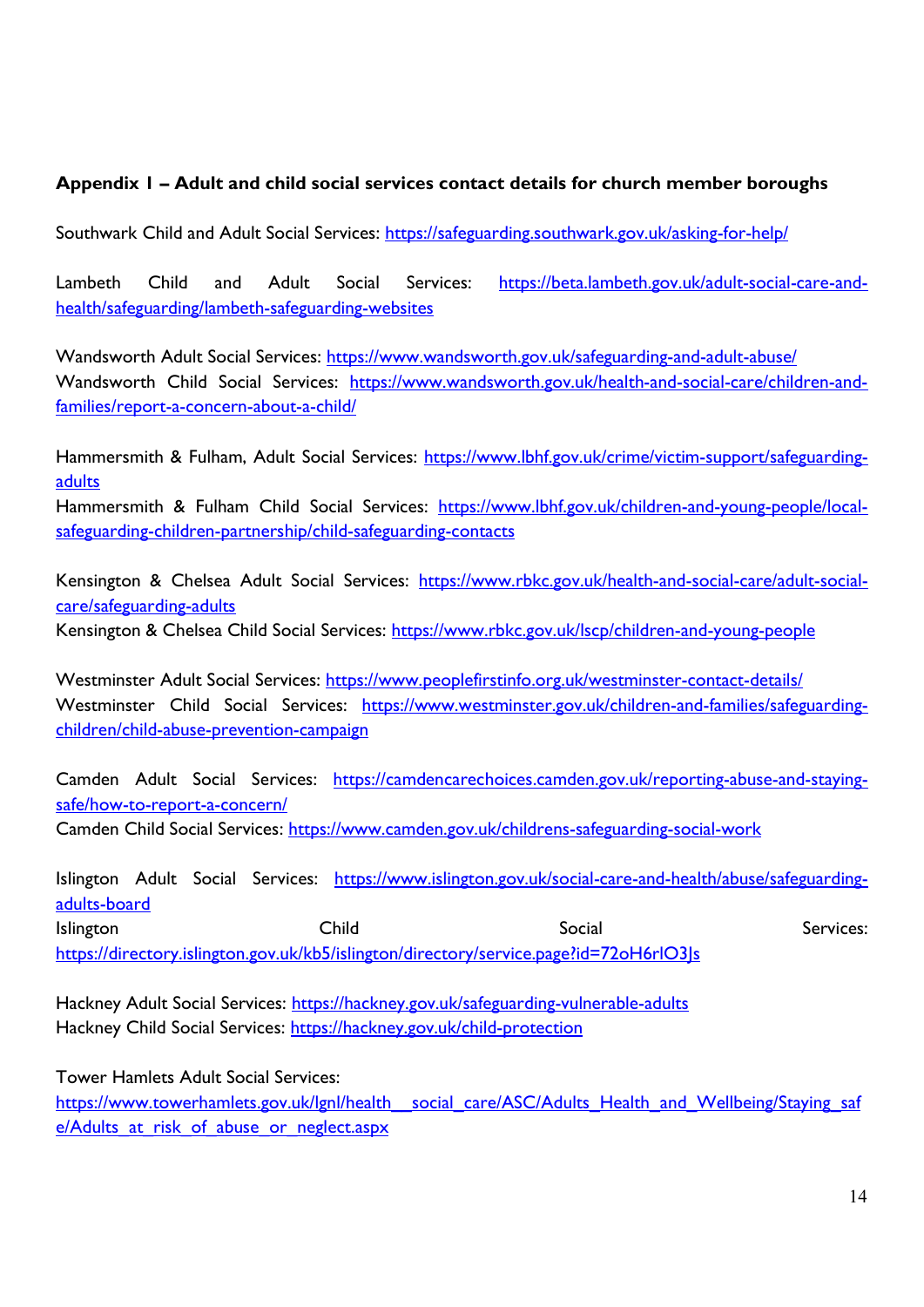Tower Hamlets Child Social Services:

https://www.towerhamlets.gov.uk/lgnl/health\_social\_care/children\_and\_family\_care/Multi-Agency-Safeguarding-Hub-MASH.aspx

Greenwich Adult Social Services:

https://www.royalgreenwich.gov.uk/info/200272/protecting\_vulnerable\_adults Greenwich Child Social Services: https://www.royalgreenwich.gov.uk/info/200237/family\_support\_and\_safeguarding\_children/956/report\_yo ur concerns about a child

Lewisham Social Services: https://www.safeguardinglewisham.org.uk/

Bromley Adult Social Services:

https://www.bromley.gov.uk/info/731/safeguarding\_adults/280/safeguarding\_adults\_at\_risk/2 Bromley Child Social Services: https://www.bromleysafeguarding.org/articles.php?id=600

Merton Adult Social Services: https://www.mertonsab.org.uk/preventing-abuse/how-do-i-raise-a-concern/ Merton Child Social Services: https://www.mertonscp.org.uk/

Croydon Adult Social Services: https://www.croydon.gov.uk/adult-health-and-social-care/report-abuseadult/safeguarding-adults-form Croydon Child Social Services: https://www.croydon.gov.uk/children-young-people-and-families/childprotection-and-safeguarding/report-concern-about-child

Sutton Adult Social Services: https://www.sutton.gov.uk/info/200609/safe\_from\_abuse\_-\_adult\_safeguarding/1617/help\_for\_adults\_being\_abused Sutton Child Social Services: https://www.sutton.gov.uk/info/200235/safeguarding children/473/what to do if youre worried about a \_child

Ealing Social Services:

https://www.ealing.gov.uk/info/201073/health\_and\_adult\_social\_care/147/safeguarding/4

Enfield Social Services: https://new.enfield.gov.uk/safeguardingenfield/making-a-safeguarding-referral/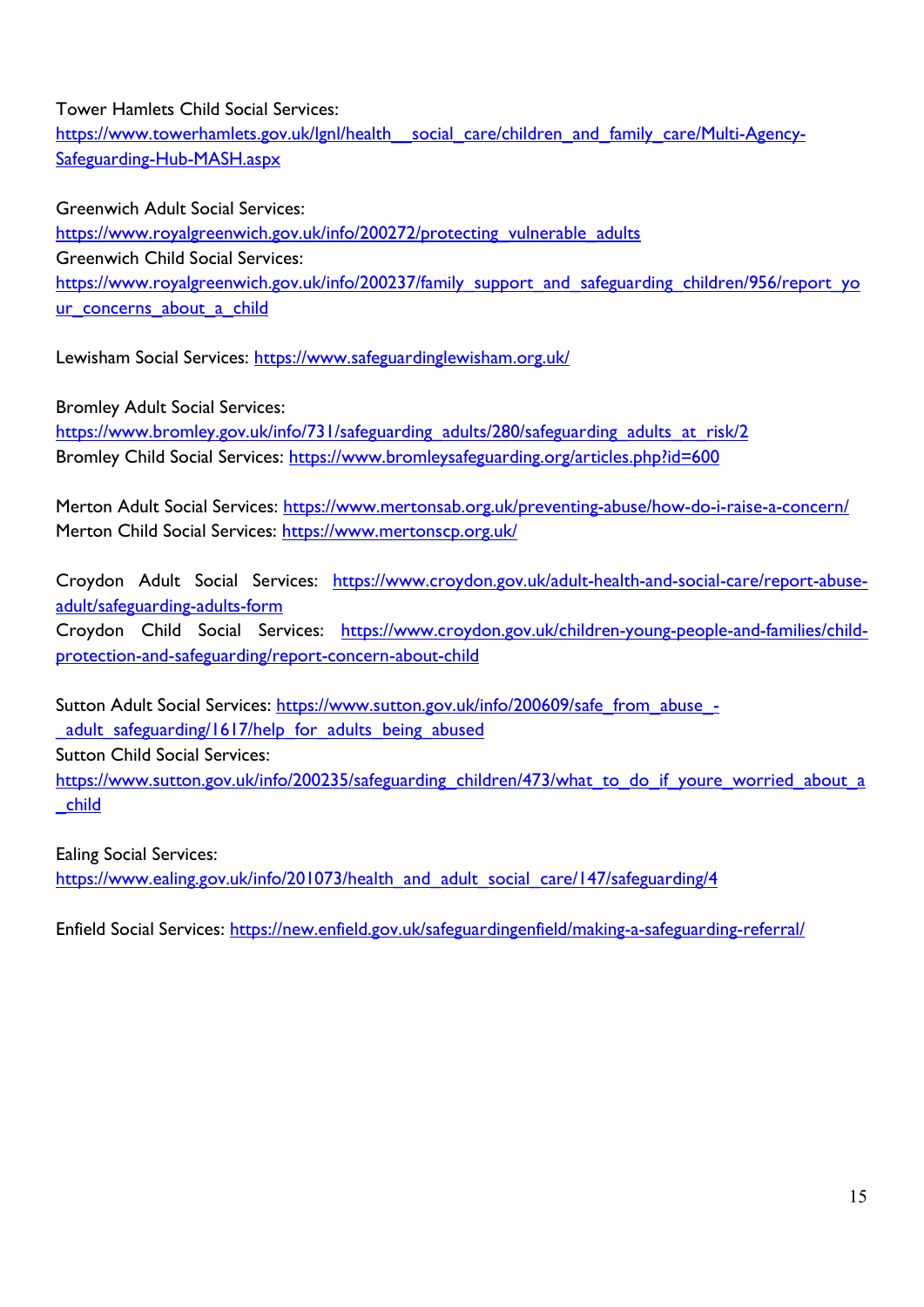#### Appendix 2 – Safe Practice Code of Conduct for work with children & young people

This code of conduct supports the Globe Church Safeguarding Policy.

This document covers areas of safe practice in relation to work with children & young people. All workers, whether paid staff members or volunteers, are expected to sign and adhere to the standards of safe practice outlined within this document.

Within this Code of Conduct:

- 1. The supervision of children's activities
- 2. Managing toileting in preschool classes
- 3. Behaviour management
- 4. Guidelines on touch
- 5. Communications policy
- 6. Contact details & signature

## 1. Supervision of Children's Activities

Attempts will be made wherever possible to keep to the following ratio of adults to children, using as a guide the ratios required in regulations governing day care for under 8's:

| <b>CHILD'S AGE</b> | <b>ADULT: CHILD RATIO</b> |
|--------------------|---------------------------|
|                    |                           |
| 0 to 2 years       | 1:3                       |
| 2 to 3 years       | $\mathsf{I}:4$            |
| 4 to 8 years       | 1:6                       |

Ideally, no adult will be a lone worker with a group of children. Where this is not possible, this children's work should be done in the context of unlocked or open doors. If for any reason a worker is alone with a child, they should ensure that there is a second adult nearby or there are other workers or groups nearby. Workers will leave doors open when seeing a child individually. To be clear, a child is anyone under the age of 18.

Where possible the gender of the adults should reflect that of the group: i.e., at least one man if boys are present and one woman if girls are present.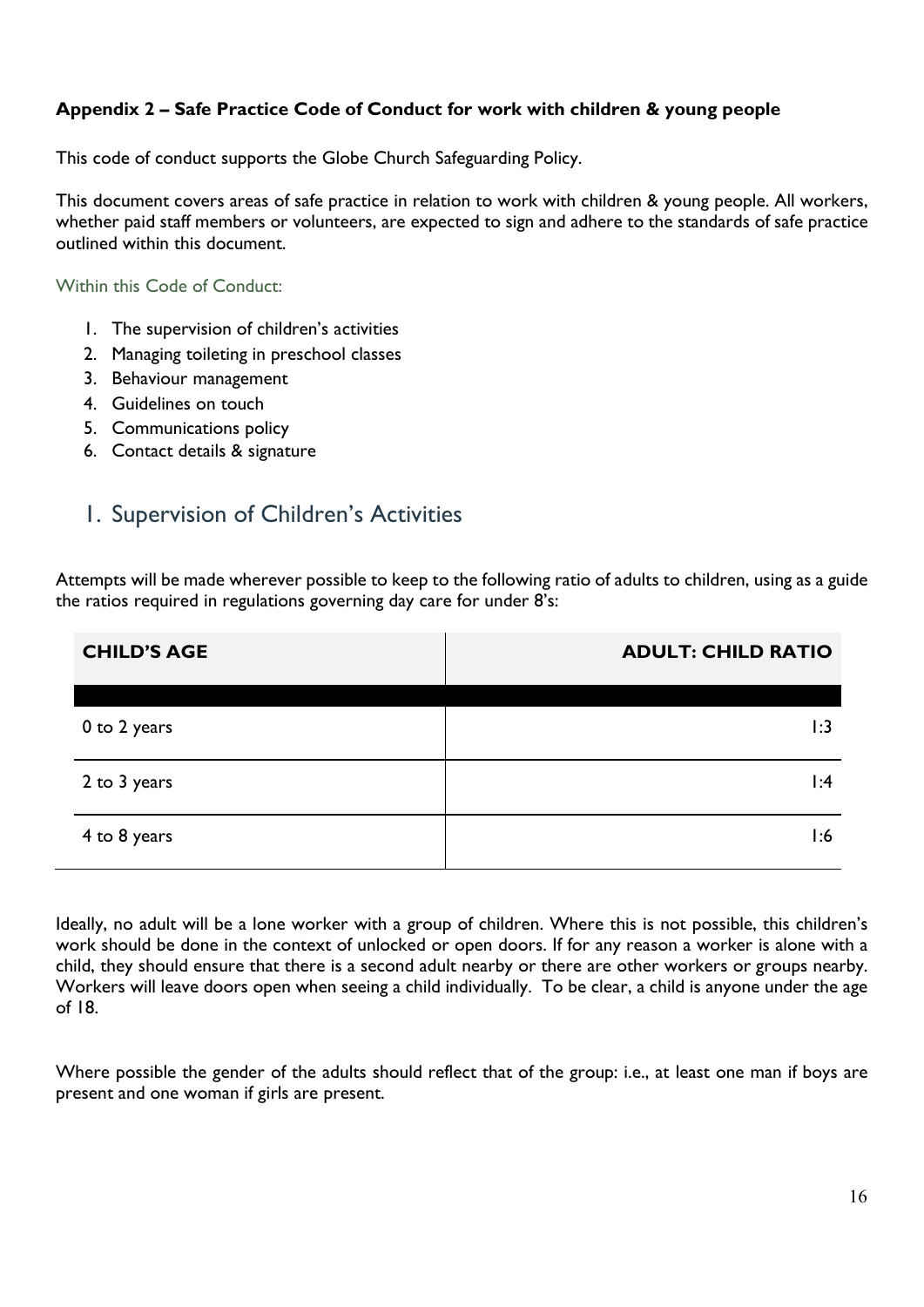No person under 18 years of age will be left in charge of any children of any age. Children or young people attending a group will not be left alone at any time.

A register of children or young people attending each group or activity will be kept, and a register of helpers.

A record should be kept of any unusual activity or comments by members, recording what leaders witnessed (e.g., throwaway sexual comments, bullying, peer on peer conflict or conflict between children and adults, or particularly difficult behaviour). The purpose of this is to protect both children and workers. Such records must be passed to a Safeguarding Co-ordinator to be kept in a secure place. These records must be kept indefinitely.

Any incidents such as fights including what action was taken by the leaders should be recorded on the accident/incident sheets to be kept with the registers. Completed forms must be filed in a secure place.

Any accidents or injuries should also be recorded on the accident/incident sheets. Parents and older children should be asked to sign the sheet.

No food or drink should be given to children by the leaders without prior consent of the parents due to risk of allergies. All workers must ensure they have checked the allergies and medical needs log and are fully aware of these for individual children and how to respond to any known medical needs arising. When transporting children, ensure that it is with the knowledge of the team/leadership and that parental approval has been attained. All drivers must have a valid driving licence, valid insurance and must ensure that seat belt laws are complied with. If it is necessary to transport a child on their own (which should only be in exceptional circumstances) they should travel in the back of the car.

If an emergency requiring evacuation of the building occurs during Children's activities (such as the fire alarm sounding) it is the responsibility of the Children's work leaders to immediately evacuate the children to the designated 'safe place' as laid out in the fire safety code for that building and then reunite the children with their parents in that place.

#### YOUNG LEADERS

The Leadership are keen to support young people (16-18 years old) in learning about ministry through involvement with children's work in the church.

At the same time, it is recognised that young leaders need not be exposed to unreasonable levels of responsibility or risk.

With this in mind, leaders who are 16-18 years old will not be placed in a role that will require them to complete a DBS check. They will however be asked to sign a Safe Practice Code of Conduct.

Young leaders will be supported at all times in their roles by adult leaders.

#### TODDLER GROUPS

During toddler group sessions, parents or carers are entirely responsible at all times for the children in their care.

Any concerns about children attending these groups should be referred to the Safeguarding Co-ordinator.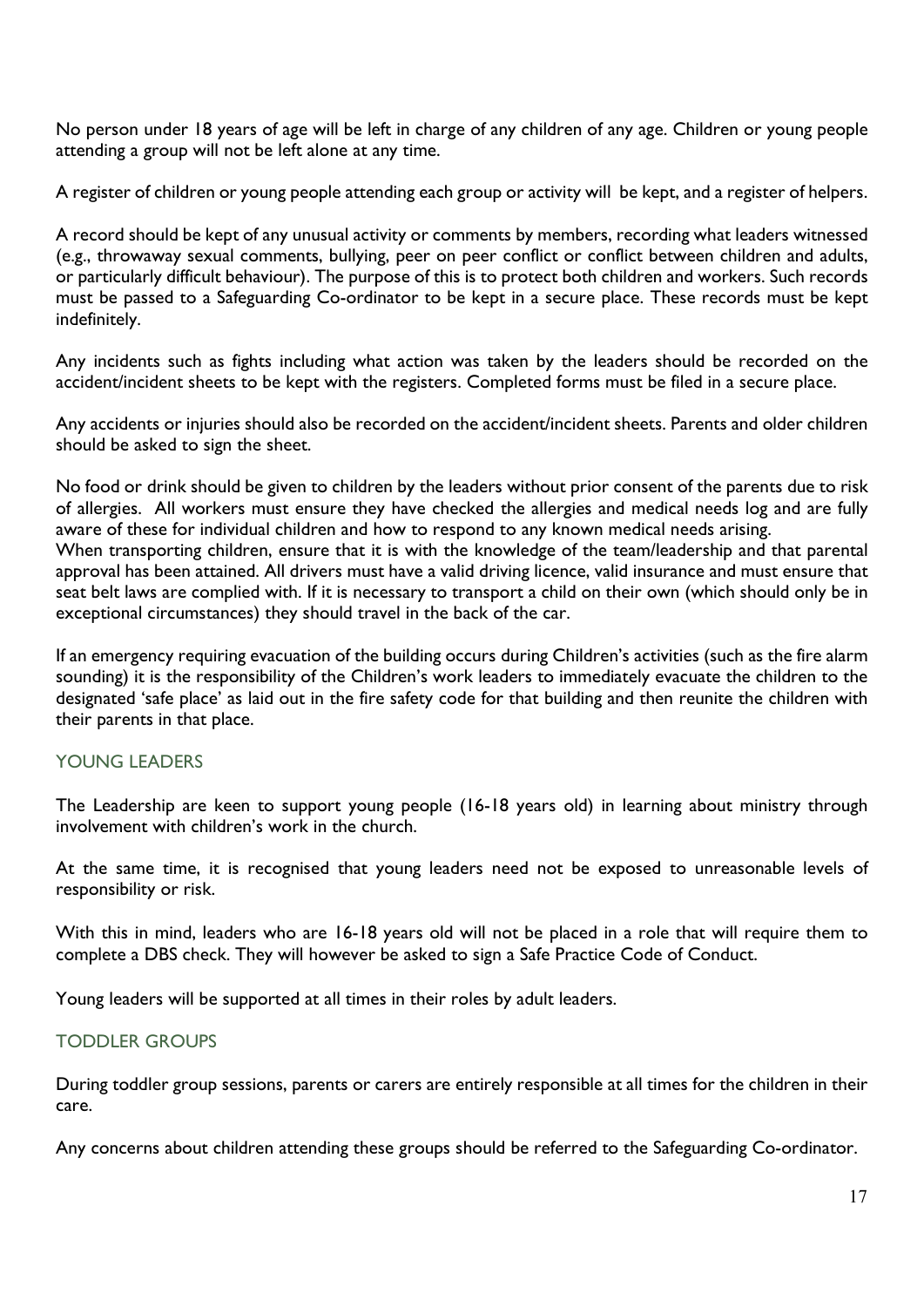## 2. Managing toileting within pre-school Sunday school classes

We are clear that for crèche-age (or non-toilet trained) children, ideally leaders do not provide intimate care, such as nappy changes.

In crèche, if a child requires a nappy change, leaders contact the parent/carer who then come to the child and provide the necessary care. If the parents' consent to the creche worker changing the nappy instead then this should be done the creche room with the other creche workers present.

Once children move into Sunday school, the procedures around providing intimate care need to be just as consistent across the entire team of leaders.

Leaders need to be operating to the following guidelines in this area both to safeguard the children and protect themselves.

Toilet trained children:

Any help with toileting should be provided with the knowledge and agreement of the child's parents/carers.

When taking children to the toilet, leaders should always consider the dignity of the child and ensure that as much privacy as possible is given.

Children should be encouraged to use their own toilet cubicle.

Leaders should avoid doing things for the child that the child is able to do for themselves.

If a parent/carer prefers to assist their own child with toileting, they should advise the group leaders of their preference. Leaders should then contact the child's parent/carer as necessary.

If assistance beyond anything minimal is required, the worker should advise the parent when the child is collected.

## 3. Behaviour Management

General principles for Sunday school teachers and all those engaged in church activity with children

Discipline is a team issue.

Each member of the team has a part to play. Agree roles and responsibilities.

Identify each other's strengths.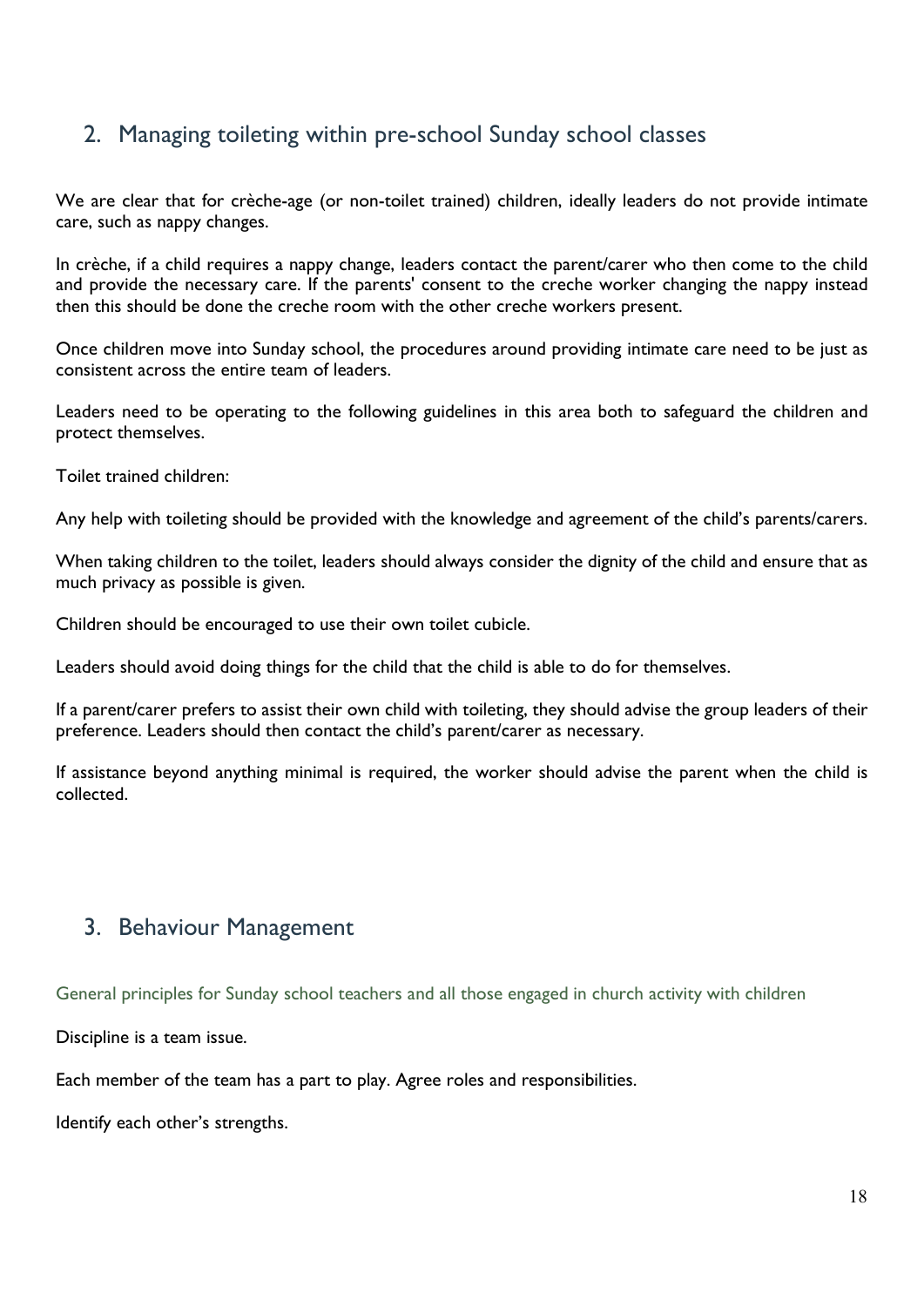Be consistent, loving and predictable (the same behaviour produces the same consequences). When disciplining a child over poor behaviour, do not do so in a way that humiliates and do not do so one to one behind closed doors. Never use physical discipline.

Be aware that a poor lesson can result in poor behaviour, because the children are bored and frustrated. It does not follow that poor behaviour is always caused by a poor lesson.

We work in a context of continual conversation with parents. We want to be speaking to parents about their children, irrespective of their child's behaviour. This acknowledges that we only teach because they have commissioned us to teach their children the Bible for an hour a week.

Poor discipline prevents others from hearing God speak. That should be motivation enough to act.

Seek to encourage with positive affirmation both the whole class and individuals, publicly and privately, whenever possible.

Offer the child a way out by them changing their behaviour Model forgiveness

#### Managing poor behaviour

- 1. Offer the least invasive prompt for behaviour modification (that could be a non-verbal cue, moving to stand or sit by the child, or a whisper prompt.) Give the child time to make the right decision and amend their behaviour.
- 2. Reset the group with a clear script this is what I see, this is why it's not ok, this is what I need.... and then positively narrate to achieve 100% e.g., "some people are talking whilst I am talking and that's stopping everyone listening well. I need no-one talking and all eyes on me" (then scan overtly and positively narrate, do it again, and only address the individual with correction when all else has failed to achieve the required outcome).
- 3. Follow the church's protocol for what to do when a child refuses to comply:
	- a. Gently, sit the child out of the activity but in the same room for a few minutes and then offer the chance to join in with revised behaviour
	- b. If this doesn't happen, one of the workers to talk to the child: "we love that you're in this group today and we enjoy spending time with you.... help us to understand why you're not following the rules of the group today.... is there a problem or something I can help you with? Don't force the issue if no engagement. Dependent upon any response, the worker needs to be ready to take the appropriate next step, including reporting to the Safeguarding Coordinator if the answer is of concern.
	- c. If still no resolution, calmly and kindly take the child back to their parent and then pick the matter up with the parent at the end of the session/service etc. It is important that parents are not excluded from these situations.
	- d. Should there be anything of concern in the parent's reaction to this situation, the worker should use this policy accordingly.
- 4. Guidelines on touch for those who work with children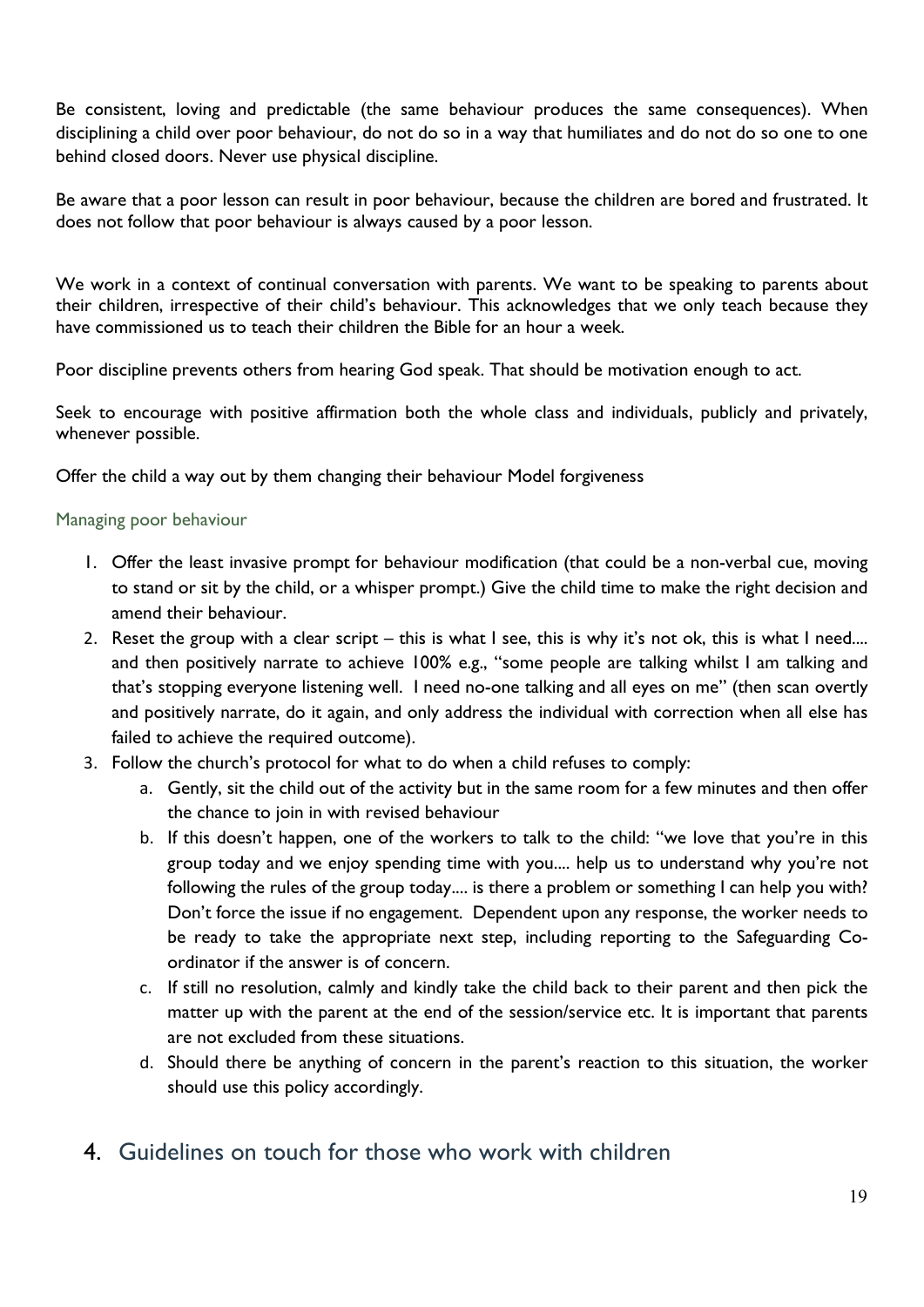Keep everything public.

A hug in the context of a group is very different from a hug behind closed doors.

Touch should be related to the child's needs, not the worker's.

Touch should be age-appropriate and generally initiated by the child rather than the worker. Avoid any physical activity that is, or may be thought to be, sexually stimulating to the adult or the child.

Children have the right to decide how much physical contact they have with others, except in exceptional circumstances when they need medical attention.

Team members should monitor one another in the area of physical contact. The team should be free to help each other by pointing out anything which could be misunderstood.

## 5. Communications Policy for Youth Leaders

This policy seeks to clarify and set the boundaries for communication between the youth leaders and members at The Globe Church.

The context for all communication with members is that parents are responsible for their children (0-18) rather than the youth leaders. Where a leader meets up one to one or in a smaller group, parental consent will also initially be requested. In the event of any pastoral concerns a leader may have about an individual member, a leader would always take the issue to the parent or church elder. All communication in this policy is assumed to be between leaders and members only.

To maintain healthy relationships, leaders will keep digital communications to a minimum and these will not be sent after 8pm. They should be restricted to practical organisational arrangements, and the occasional encouragement through scripture. Users should remember that such communication should be stored and may be viewed by others, so it should be used carefully and wisely. They should be same gender leader to child (except where mass communication e.g., group emails/ Facebook messages is sent out).

Leaders are asked not to be social media 'friends' with youth group members under the age of 16. The leader needs to be above reproach in their behaviour on social media realising that, if for example a leader becomes 'friends' on social media (e.g., Facebook) with a young person, they will have access to the content of each other's accounts. It is then possible a young person may therefore be exposed to age-inappropriate content through their youth leader's friends. Discretion must be exercised so that (1) the young person only interacts with the church group account, rather than individual leaders, and (2) the only information accessible relates to church activities.

In all communication, leaders are encouraged to be above reproach and exercise wisdom to protect both themselves and the members from accusation or incrimination of any kind. Rather than hinder communication, this policy is intended to encourage youth leaders to communicate appropriately.

The approach to deploy at all times is this: if you wouldn't want your communications read out to the elders or otherwise publicly known about, it's not appropriate to send.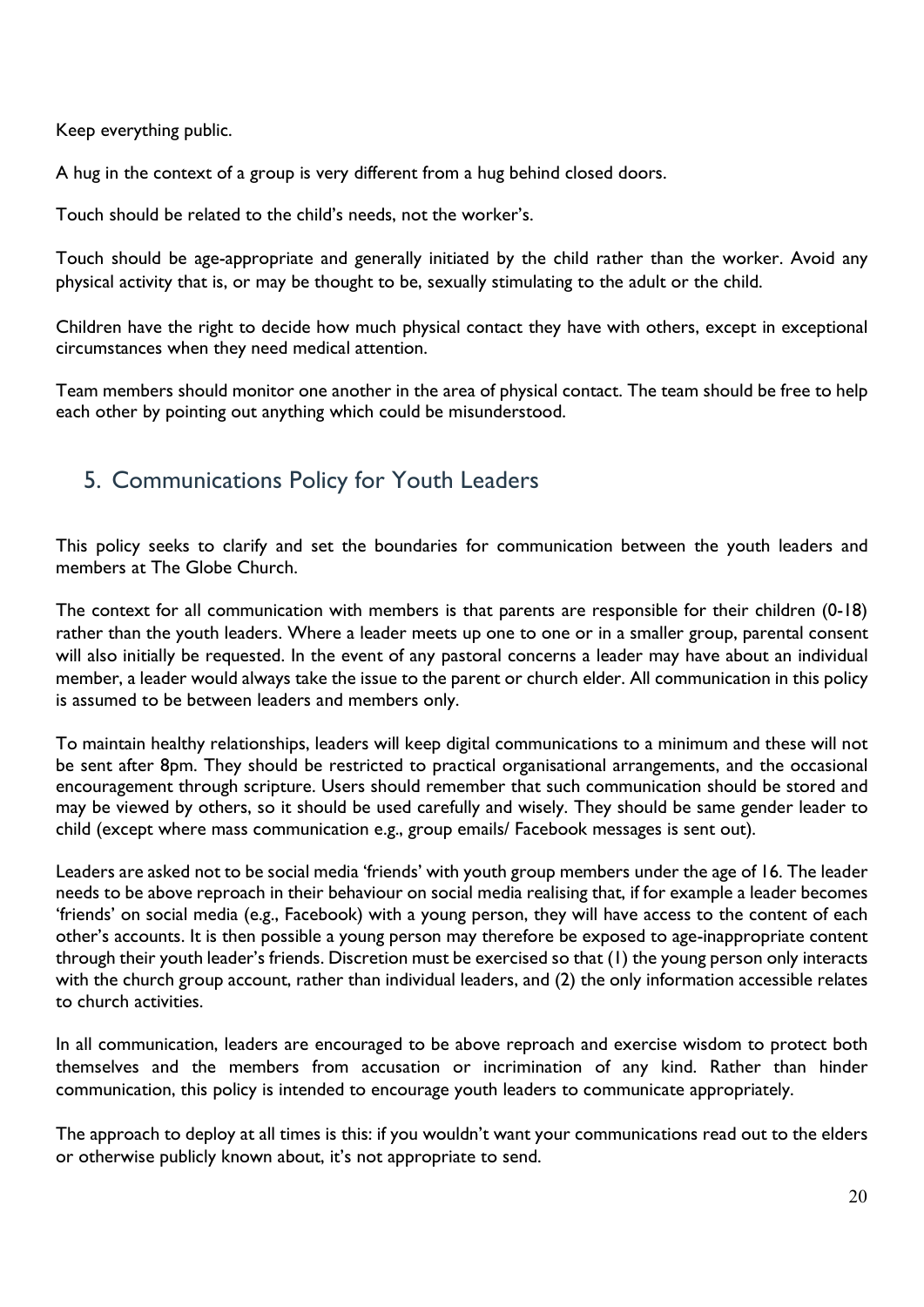I hereby agree to abide by the code of conduct outlined above:

| <b>Name</b>              |
|--------------------------|
| Signed                   |
| Date                     |
| Contact telephone number |

#### Appendix 3 – Definitions of abuse

This is taken from CCPAS (now thirtyone:eight) Help! Leaflet, published in 2017. https://thirtyoneeight.org/media/2130/14 hl\_safeguarding\_adults.pdf

The Care Act gives guidelines on the types of abuse associated with adults;

Physical abuse is to inflict pain or physical injury, which is either caused deliberately, or through lack of care. Examples include hitting, slapping, pushing, kicking, burning, hair pulling, misuse, or using inappropriate restraint or sanctions and the misuse of medication.

**Sexual abuse** is the involvement in sexual activities to which the person has not consented, or does not truly comprehend and so cannot give informed consent. It may occur where the other party is in a position of trust, power or authority and uses it to override or overcome lack of consent or to which they felt pressurised into consenting such as rape, or sexual assault, being made to watch pornography would also be within this definition.

Domestic Abuse includes physical, sexual, psychological and financial abuse for those in family or close relationships as well as so called 'honour' based violence.

Psychological or emotional abuse is acts or behaviour which causes mental distress or anguish or negates the wishes of the adult. It is also behaviour that has a harmful effect on the adult's emotional health and development - or any other form of mental cruelty. This includes verbal abuse, humiliation, bullying, blaming, the use of threats of harm or abandonment, being deprived of social or any other form of contact, or being prevented from receiving services or support.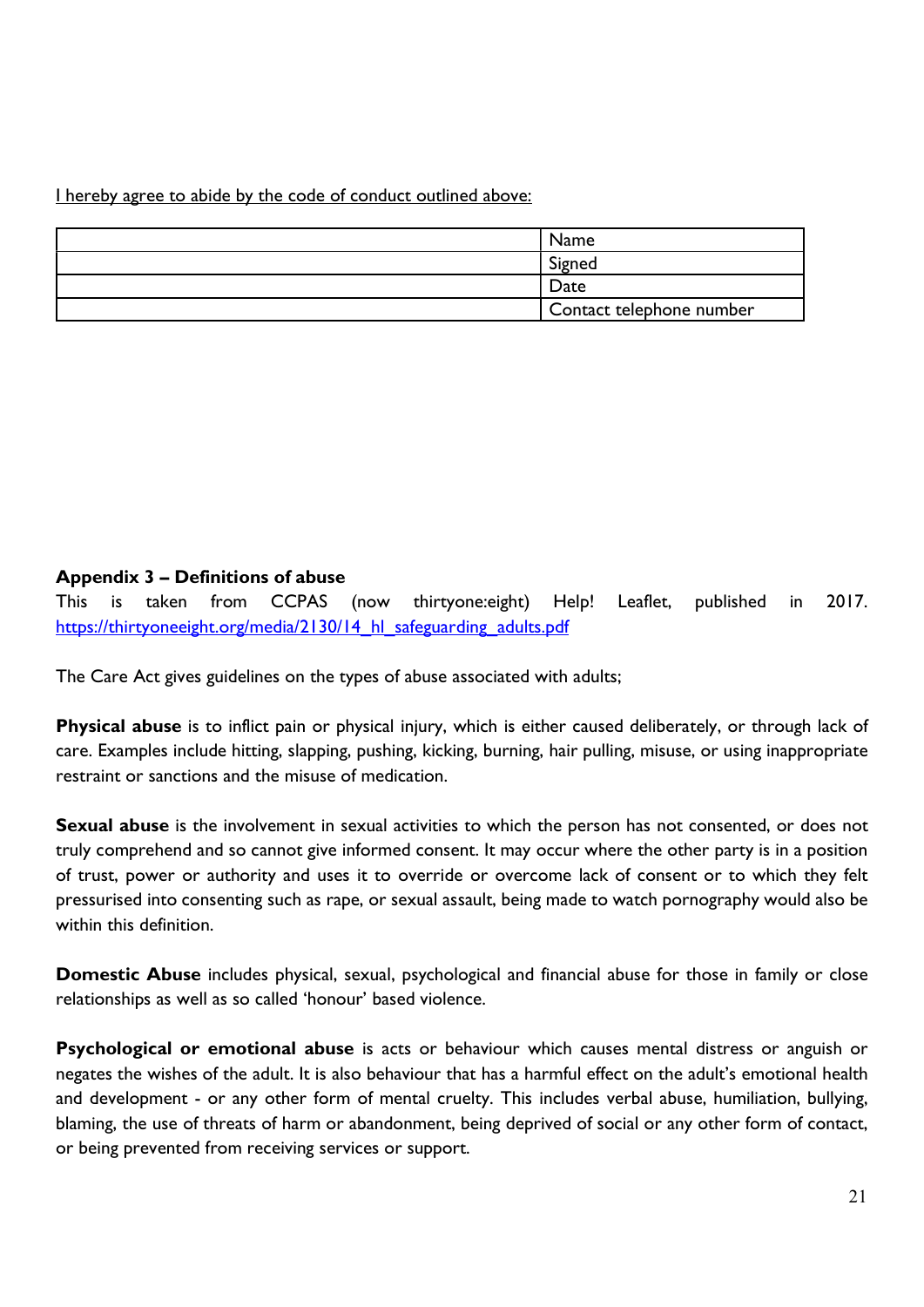Financial or material abuse is the inappropriate use, misappropriation, embezzlement or theft of money, property or possessions including theft, fraud, exploitation, applying pressure in connection with wills, property or inheritance or financial transactions, or the misuse or misappropriation of property, possessions or benefits

Modern slavery includes slavery, human trafficking, forced labour and domestic servitude. Traffickers and slave masters using whatever means they have at their disposal to coerce deceive and force individuals into a life of abuse, servitude and inhumane treatment.

Discriminatory abuse is the inappropriate treatment of an adult because of their age, gender, race, religion, cultural background, sexuality, or disability. Discriminatory abuse exists when values, beliefs or culture result in a misuse of power that denies opportunity to some groups or individual.

Organisational abuse includes neglect and poor care practice within an institution or specific care setting such as a hospital or care home, or in relation to care provided in one's own home. It can occur through repeated acts of poor or inadequate care and neglect, or poor professional practice, or ill treatment.

Neglect or acts of omission are the repeated deprivation of help that an adult needs which, if withdrawn, will cause them to suffer. This includes failing to intervene in behaviour which is dangerous to the adult, or to others.

Self-Neglect includes a wide range of behaviour neglecting to one's personal hygiene, health or surrounding and includes behaviour such as hoarding.

#### Appendix 4 – Elders and staff team at The Globe Church

The eldership at The Globe Church consists of Jonty Allcock, Mike Sohn, Trevor Archer, Stephen Fletcher, Jonny Miller and David Sharpe.

The staff team at The Globe Church consists of Jonty Allcock, Linda Allcock, Adriana Kerkstra, Eyoael Mesay and Mike Sohn.